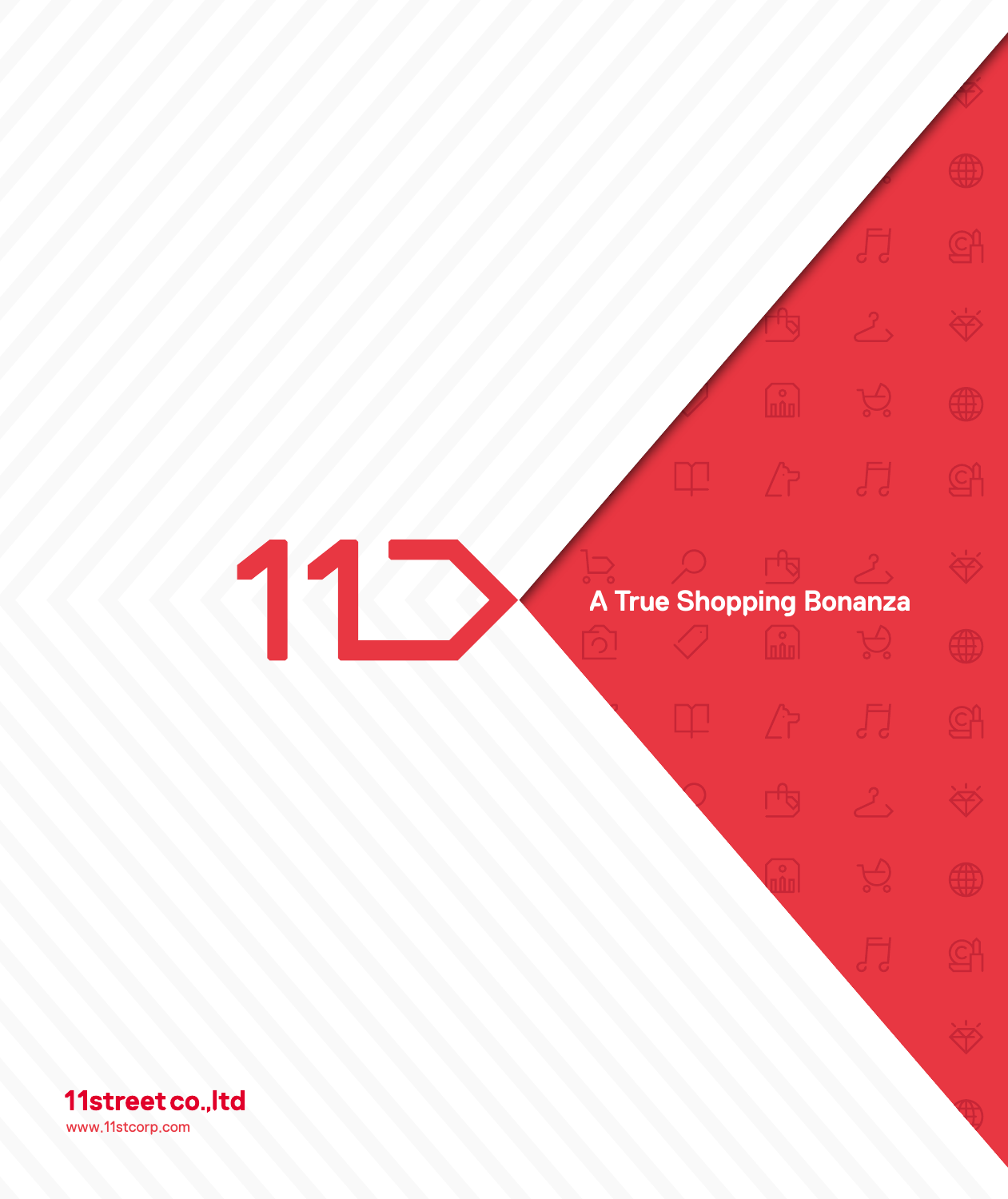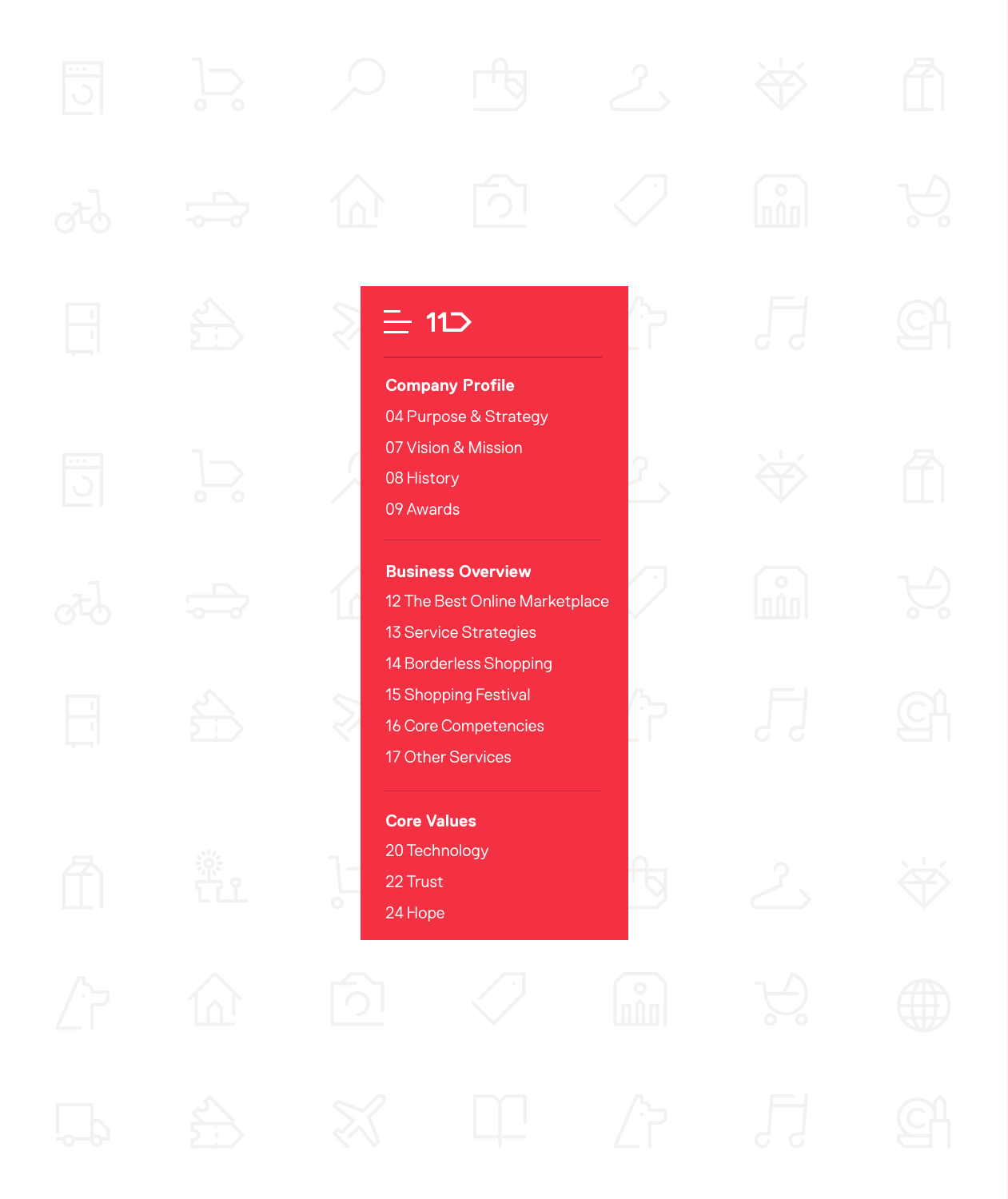<span id="page-2-0"></span>

# **Company Profile**

Growing into a leading global commerce portal Ushering in a new era of e-commerce in Korea

Since its opening back in 2008, 11Street has grown leaps and bounds to become Korea's leading online marketplace—serving 47 million active members around the world as well as in Korea. Today, 11Street is shaping the future of Korea's e-commerce industry under the goal of becoming the No.1 most trusted commerce portal.

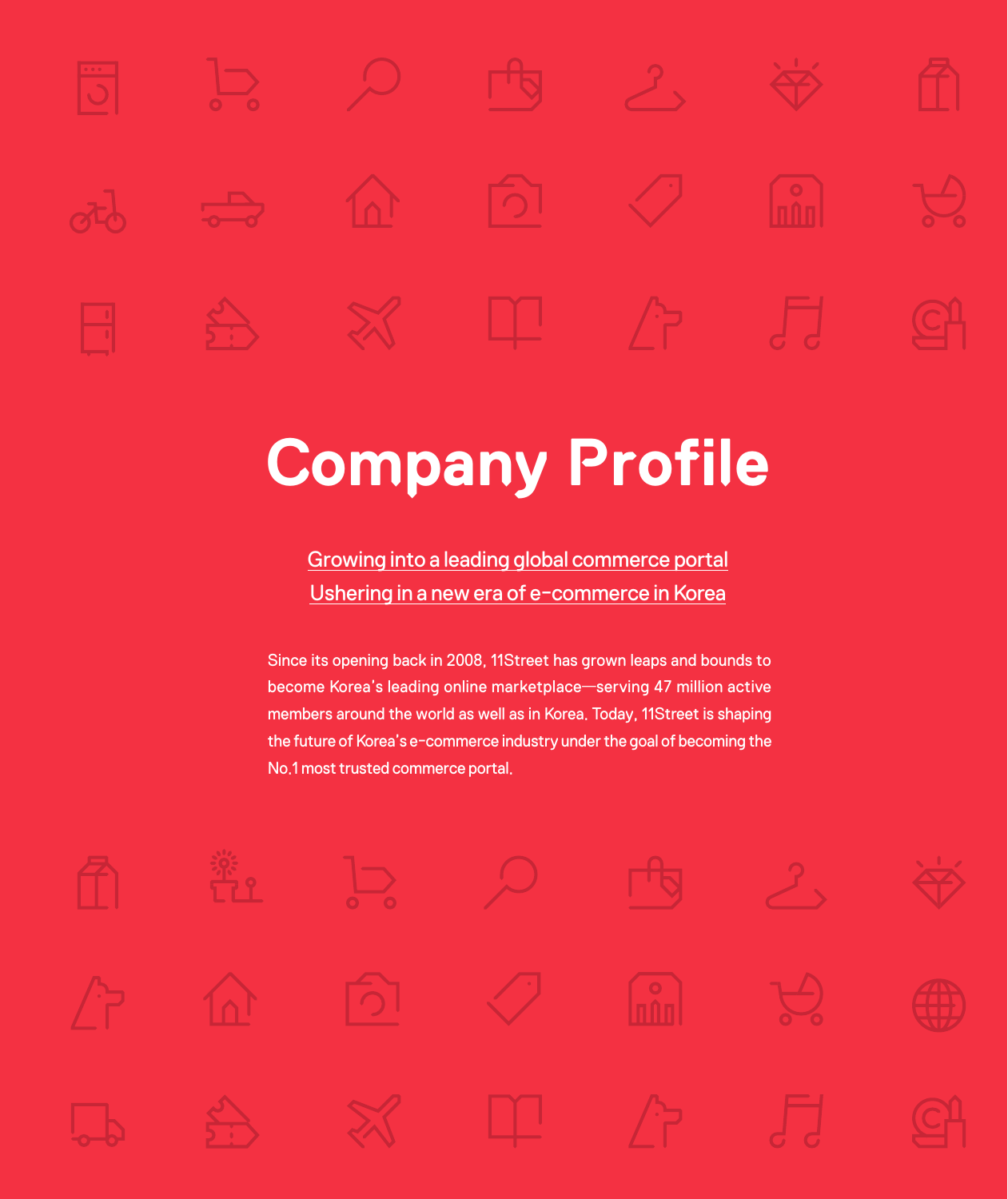<span id="page-3-0"></span>

# **Purpose & Strategy**

Let's take a closer look at the future vision and business strategy of 11Street Co., Ltd., a company undaunted by the challenges of the rapidly evolving e-commerce market.

### **What**<br>"comn **What do you mean by "commerce portal" in your mission statement?**

In essence, the mission of becoming the No. 1 most highly trusted commerce portal is our commitment to transforming ourselves into an expansive shopping gateway, offering everything related to shopping, from shopping tips and product searches to easy and convenient purchases. The online marketplace, global.11st.co.kr, represents the heart and soul of 11Street Co., Ltd. by offering our innovative shopping platform and differentiated commerce service in tandem with ever-changing customer lifestyles. By drawing on the most competitive products, innovative technology, and service improvements, we are evolving into a commerce portal that stays in tune with the shopping habits and lifestyles of consumers.

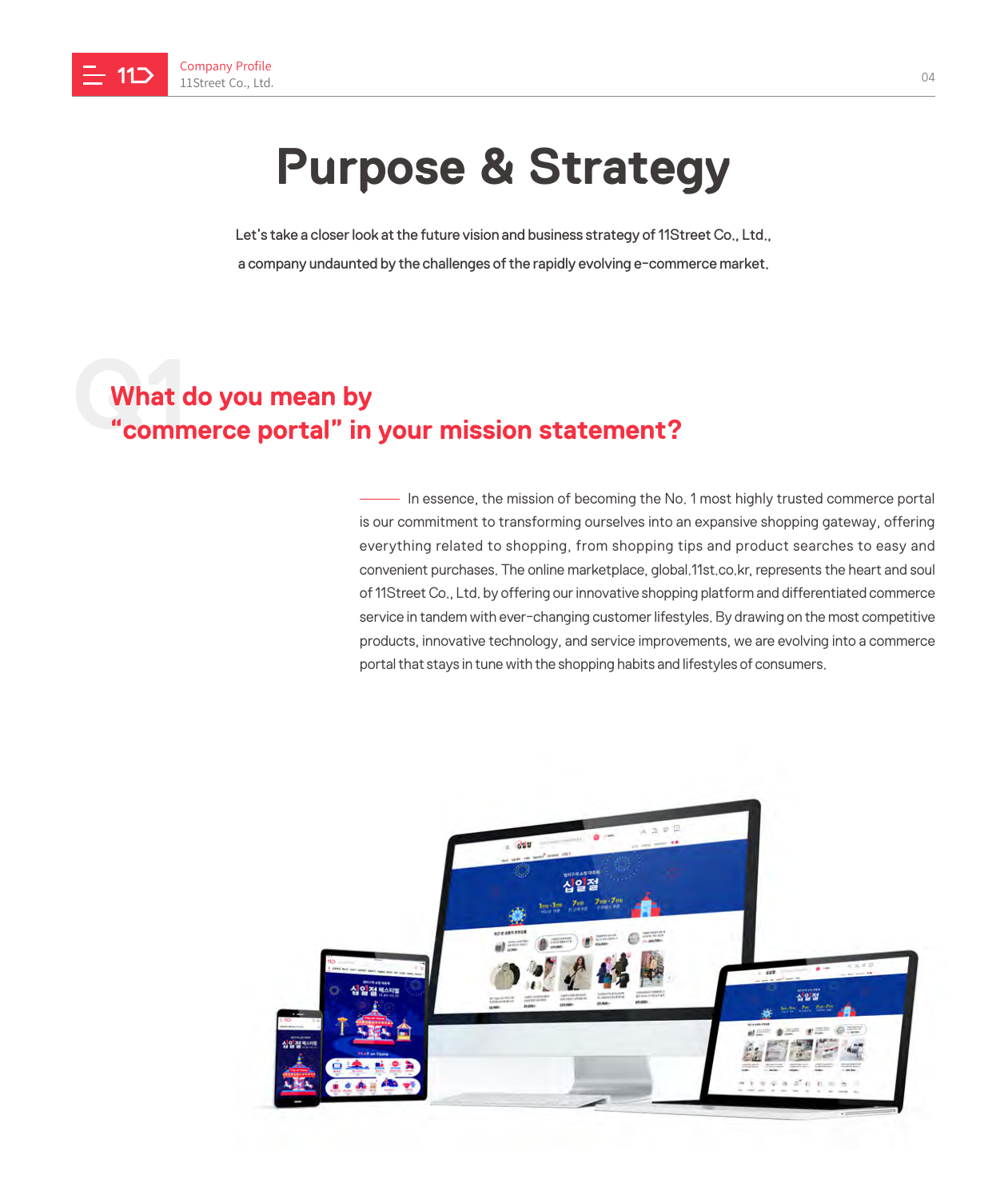# What have you accomplished,<br>and where do you see your company going in the future? **What have you accomplished,**

There was a mixed market response when SK Telecom launched the 11Street online marketplace back in 2008. Although expectations were high for the nation's largest mobile carrier's advancement into the online marketplace service, there were some concerns over such a late starter in the e-commerce industry. It seemed like a radical decision—and a lot was at stake. To our pride, 11Street's one-of-a-kind service set the standard for a new paradigm in the e-commerce market. In fact, we were the first company to brace ourselves for the rapidly changing market environment. Even amid fierce competition and an economic slowdown, the company started preparing for the mobile commerce era ahead of our competitors. As a result, 11Street established itself as the leader in the mobile commerce market. This is why 11Street is ready to carry on with the success it has enjoyed over the past decade, and into the coming years. Having grown from a fast follower to a trailblazer toward a new market paradigm, 11Street is well equipped for further growth. At this time, I would kindly like to ask for your ongoing support of 11Street and our mission as we continue on our journey of growth and overcoming challenges.

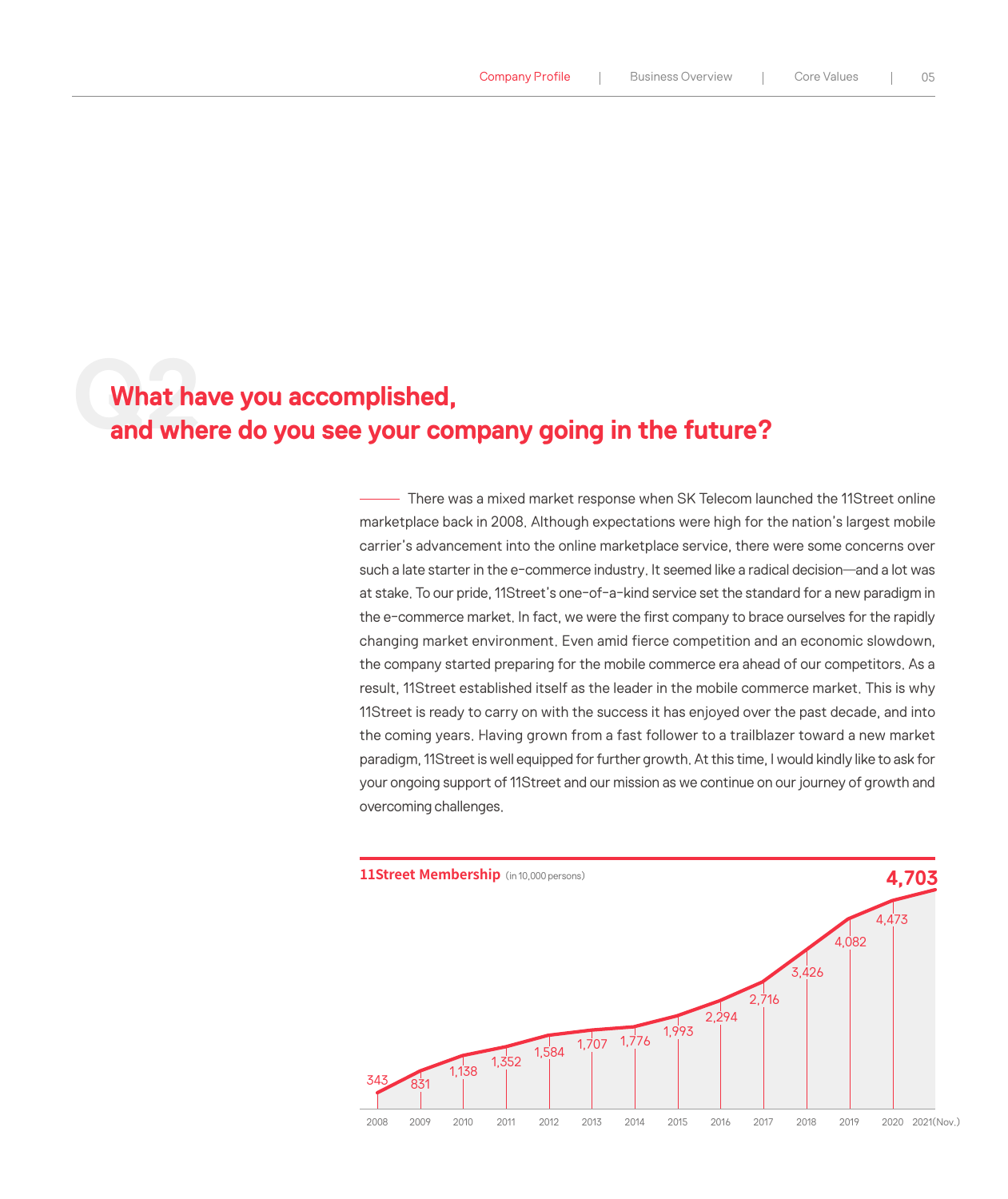## **Can you Can you discuss your future business plans?**

Guided by the goal of becoming a top global commerce portal that is trusted by customers, 11Street Co., Ltd. will achieve both growth and profitability. We will also evolve into a future-oriented commerce service provider to take the lead in Korea's e-commerce market. We have four strategies in place to achieve this goal.

First, we will reinforce our business fundamentals by improving the user interface and user experience, as well as our search platform.

Second, we will further enhance our platform competitiveness to achieve the nation's top e-commerce traffic. Business models will be differentiated by product category and will be expanded into digital contents and intangible services.

Third, we plan on increasing technology-based innovation by tapping into the advanced technologies of the affiliates of the SK Group, one of Korea's largest conglomerates. Their advanced technology and business know-how in personalized recommendations, advanced search engines, and artificial intelligence will collectively contribute to technology-based innovation in our commerce services.

Finally, we will generate synergies with SK Group affiliates. Through numerous partnerships, the wide variety of SK affiliates' assets and service platforms—including a mobile operating service, IPTV, and digital music services—will enable an even greater customer experience at 11Street.

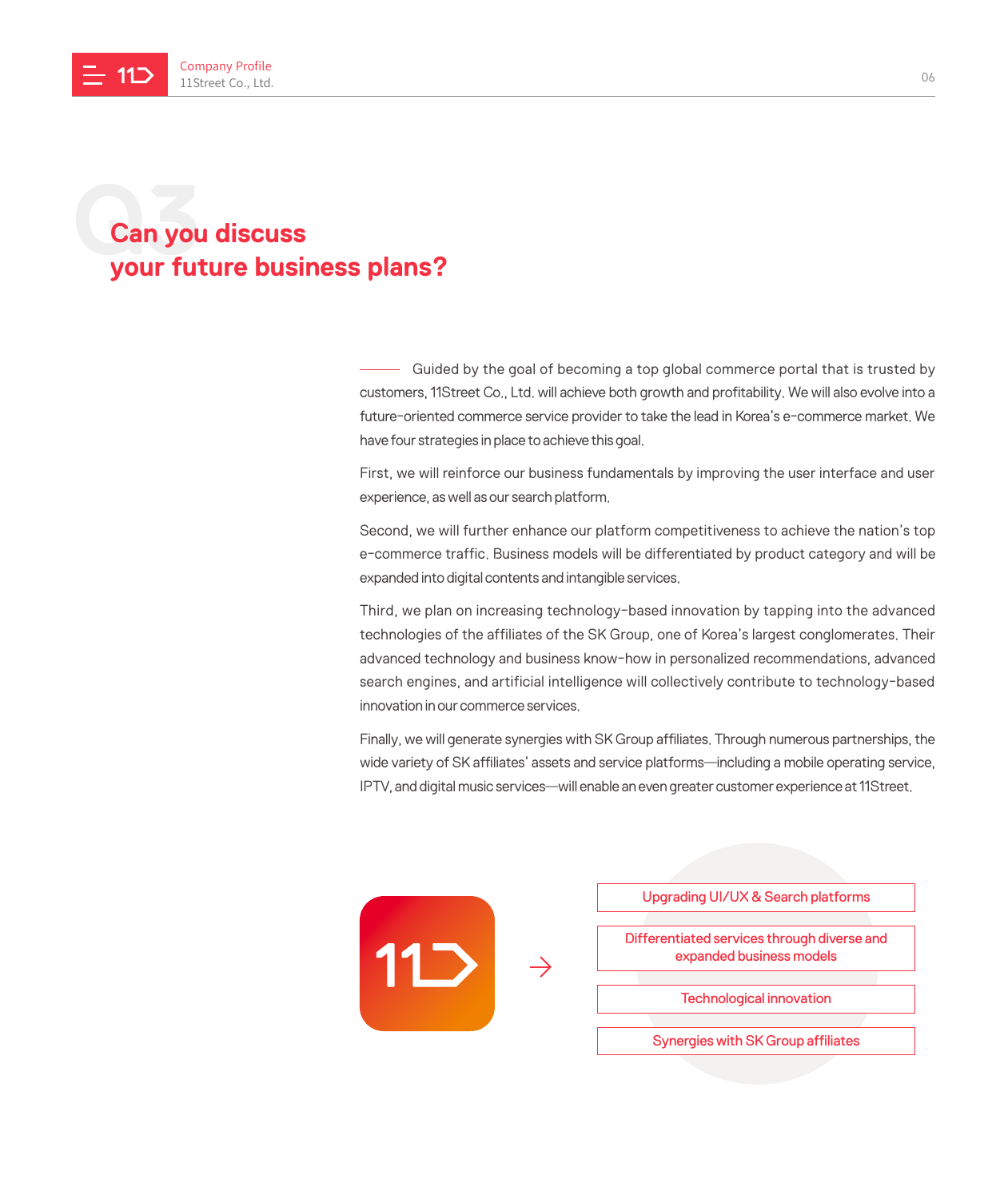# **Vision & Mission**

<span id="page-6-0"></span>11Street Co., Ltd.'s vision and mission will serve as the stepping stone for creating a better future for online shoppers.

As a company trusted both by customers (buyers and sellers) and society as a whole,

we aim to become a top global commerce portal that not only increases customer satisfaction, but contributes to higher benefits to consumers.

Vision

Contributing to higher benefits to consumers and increasing customer (buyers and sellers) satisfaction

Mission

#### Becoming the No. 1 most trusted commerce portal



11Street Co., Ltd. envisions a shopping gateway which sells products to the world for everything that people need. We will offer one-stop solutions that provide quick and easy search functions for anything you are looking for, as well as selling tangible and intangible products and services. Evolving into a leading commerce portal that offers the very best services to both sellers and buyers, we are extremely proud to contribute to higher benefits to consumers and social development.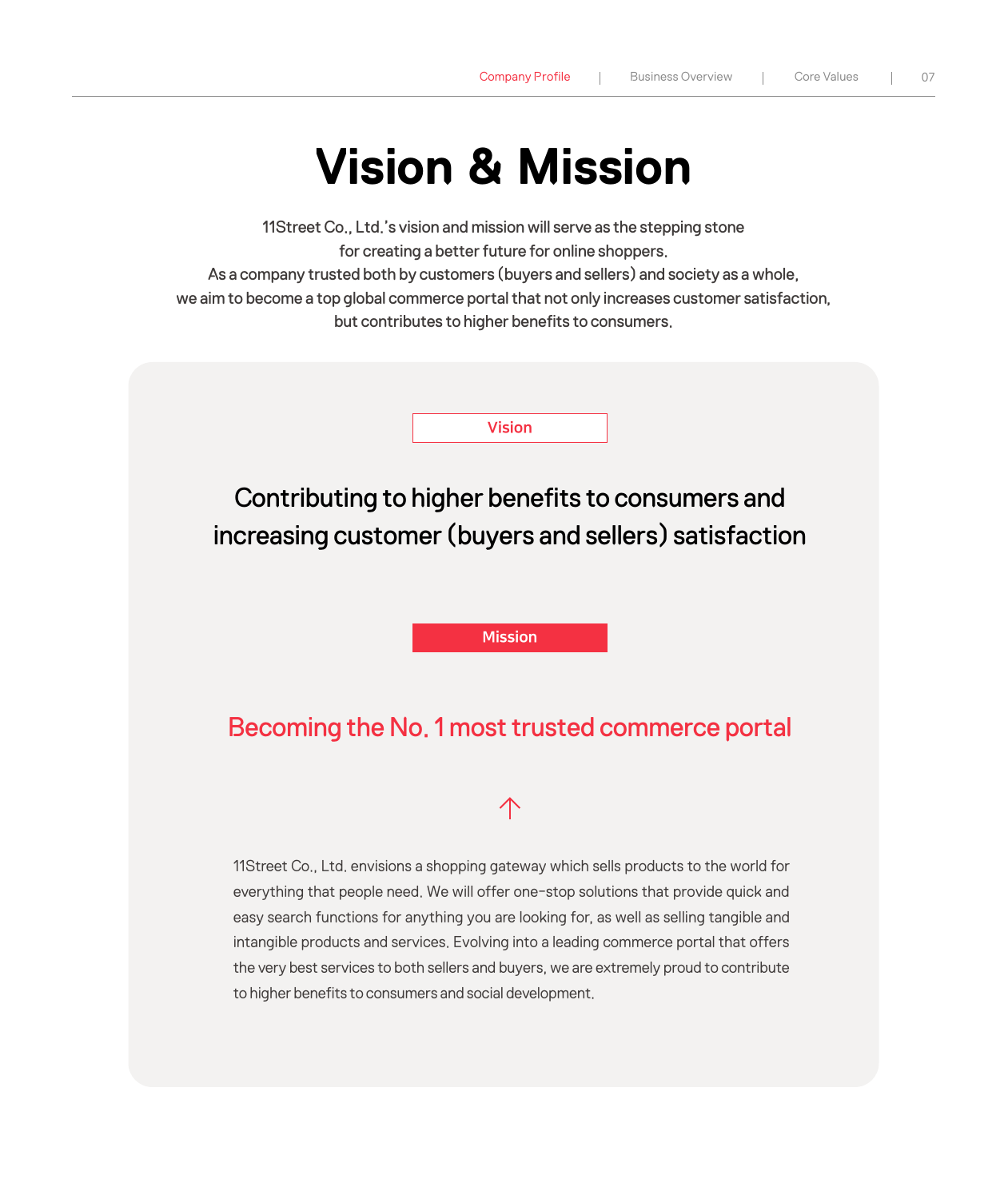<span id="page-7-0"></span>

# **History**

What 11Street has achieved represents the growth of Korean open marketplaces and how far e-commerce innovation has come throughout the country. Moving beyond being Korea's top open marketplace, our next step forward will be to become a commerce portal that serves people around the world.

#### $\rightarrow$

#### **Nov. 2007**

Formation of a subsidiary by SK Telecom called Commerce Planet Co. to serve as the operator of the 11Street service

**Feb. 2008** Launch of the 11Street open marketplace service

**June-Sep. 2008** Initiation of a seller authentication system and forgery compensation system

**Feb.-Aug. 2009** Launch of three customer services (full exchange warranty within 30 days, 110% best price guarantee, and free exchange & refund programs)

**Apr. 2010** Opening of Mobile 11Street service

**July 2011** Official online shopping mall sponsor to the Expo 2012 Yeosu Korea

#### 2007 - 2011 2012 - 2016 2017 - 2021

#### $\rightarrow$

**July 2012** Launch of a worldwide delivery service

**Dec. 2012** 

The first Korean open marketplace to top the country's four customer satisfaction surveys (NCSI, KS-SQI, KCSI, and KS-WCI)

**Jan. 2014** Launch of Shocking Deal, a curated commerce promotion

**Nov. 2014** 11Street Festival Day, and established as an annual event

**Apr. 2015** Launch of Syrup Pay Service (now SK Pay)

**Feb. 2016** Integration of SK Planet and Commerce Planet Co.

**July 2016** Renewal of 11Street's brand identity

#### $\rightarrow$

**Sep. 2017** Launch of the Global 11Street website, now available in Korean, English, and Chinese

**Sep. 2018** 11Street Co., Ltd. established

**Feb. 2019** Launch of a new promotion called the Monthly 11Street Festival Day

**Nov. 2019**  Launch of the video clip review service Ggukgguk

#### **Dec. 2019**

Endorsement of Consumer-centered Management certificate by the Korea Consumer Agency

**Sep. 2020** Launch of our Gift Service program

**Aug. 2021** Launch of the Amazon Global Store in Korea

daily transactions for two consecutive

**Nov. 2021** Achieved more than KRW 200 billion in

years (Nov. 11)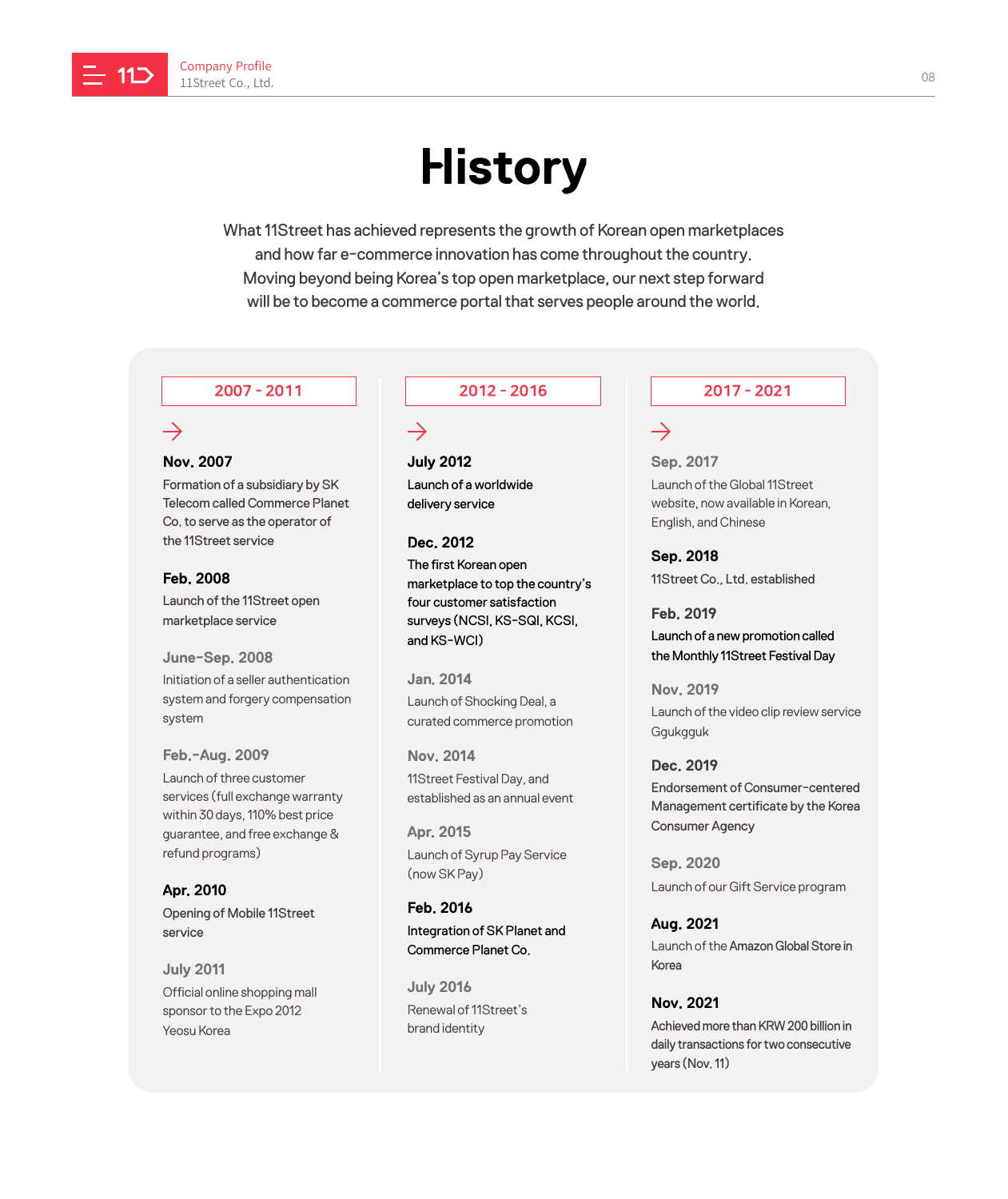# **Awards**

<span id="page-8-0"></span>11Street has made tireless efforts to enhance customer satisfaction and to further contribute to the open marketplace industry. Our hard work has earned us a number of awards and accolades both in Korea and overseas.



#### **Endorsement of Consumer-centered Management**

11Street's commitment to customer satisfaction in diverse areas has won the certification of the Korea Consumer Agency's CCM (Consumer-centered Management). Endorsed by the Fair Trade Commission, the certification is granted to companies whose management activities work through the perspective of and are centered on consumers, and continuously improve for the sake of consumers. 11Street was awarded the certification for interactive communication with customers and tireless technology innovation for them, while constantly upgrading its services at the same time. Going forward, we will continue to put customers at the center of our future plans in providing the best services to the satisfaction of both buyers and sellers.



No. 1 in the Korea Standard Service Quality Index's (KS-SQI) e-commerce sector for the 14th consecutive year

**2008~2021**



No. 1 in the Korea Customer Satisfaction Index's (KCSI) open marketplace sector for the 13th straight year

**2009~2021**



Winner in the geographic category (Korea), digital and social media category (influencer marketing) at the Aisa-Pacific SABRE Award **2021**



No. 1 in the Korea's Most Admired Companies Awards open marketplace category for the 7th consecutive years **2016~2022**

reddot award 2017 winner

Winner in the Red Dot Design Award's brand identity category **2017**



Winner in the corporate identity category at the iF Communication Design Awards **2017**

Commendation from the Minister of Trade, Industry, and Energy for contribution to the promotion of mutual growth and collaboration within the distribution industry

Presidential Prize Winner in the Service Innovation category at the Korea Retail Business Awards, hosted by the Korean Chamber of Commerce and Industry, Inc. (KCCI) and Maeil Business News Korea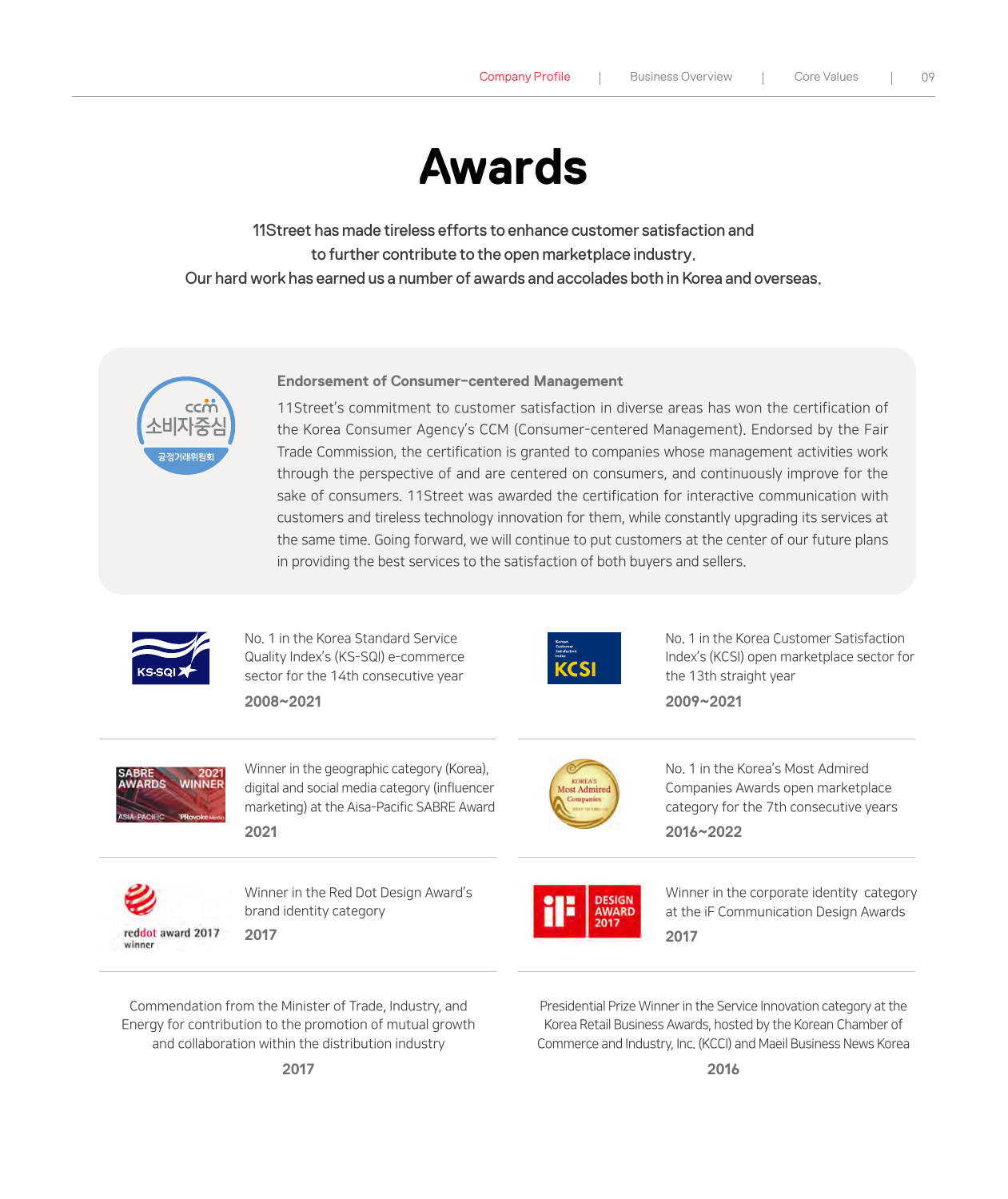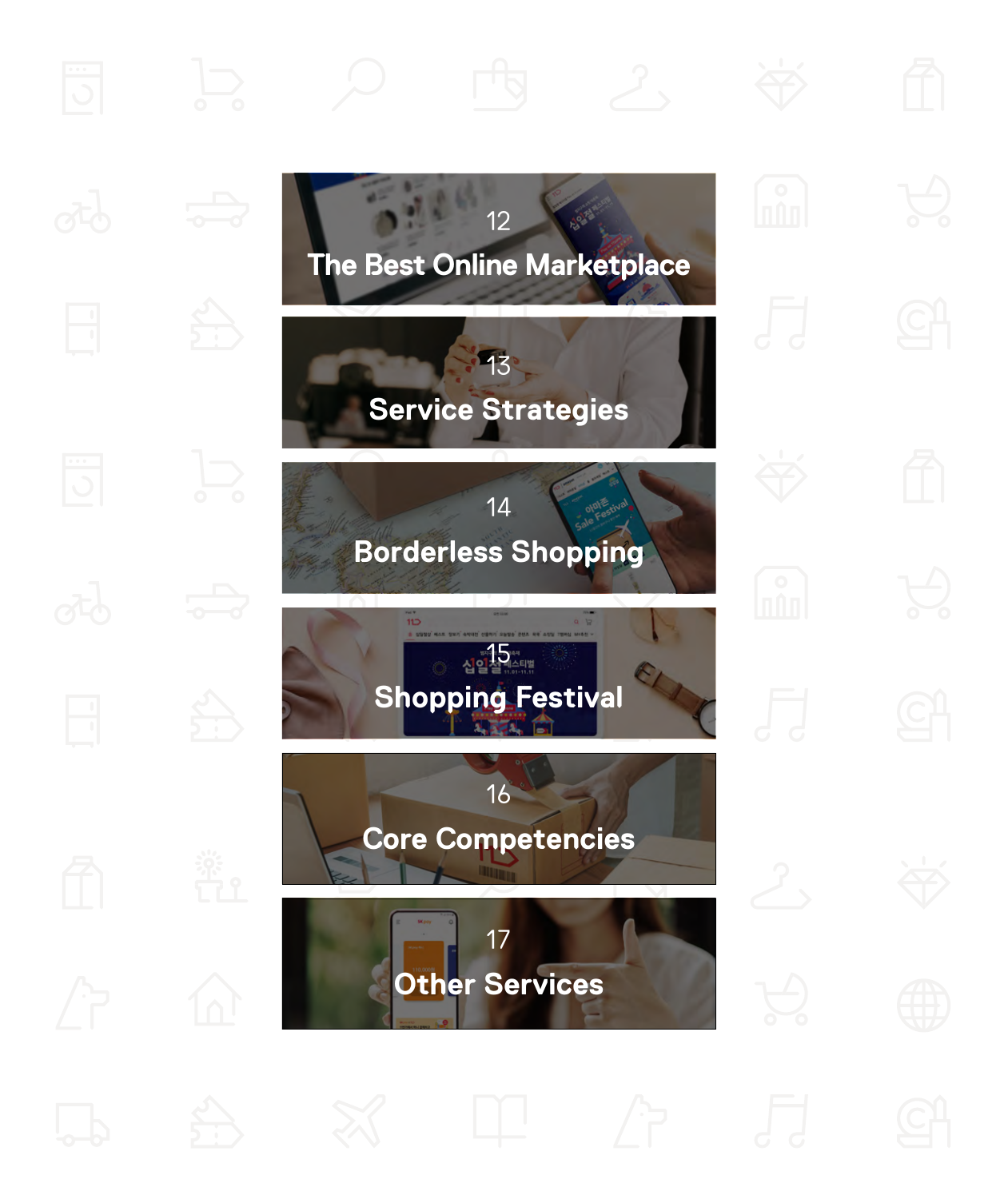<span id="page-10-0"></span>

# **Business Overview**

Growing beyond the most advanced open marketplace, we are taking bold, innovative steps to become a full-service commerce portal that serves the world with everything, both tangible and intangible.

> 11Street has now grown into Korea's most advanced open marketplace, delivering top products to buyers and boundless opportunities to sellers. Today, our sights are set on expanding the open marketplace. The changes we have initiated and our innovation drives are aimed at becoming a full-service commerce portal that offers everything in the world, tangible and intangible, from products to services, information and content.

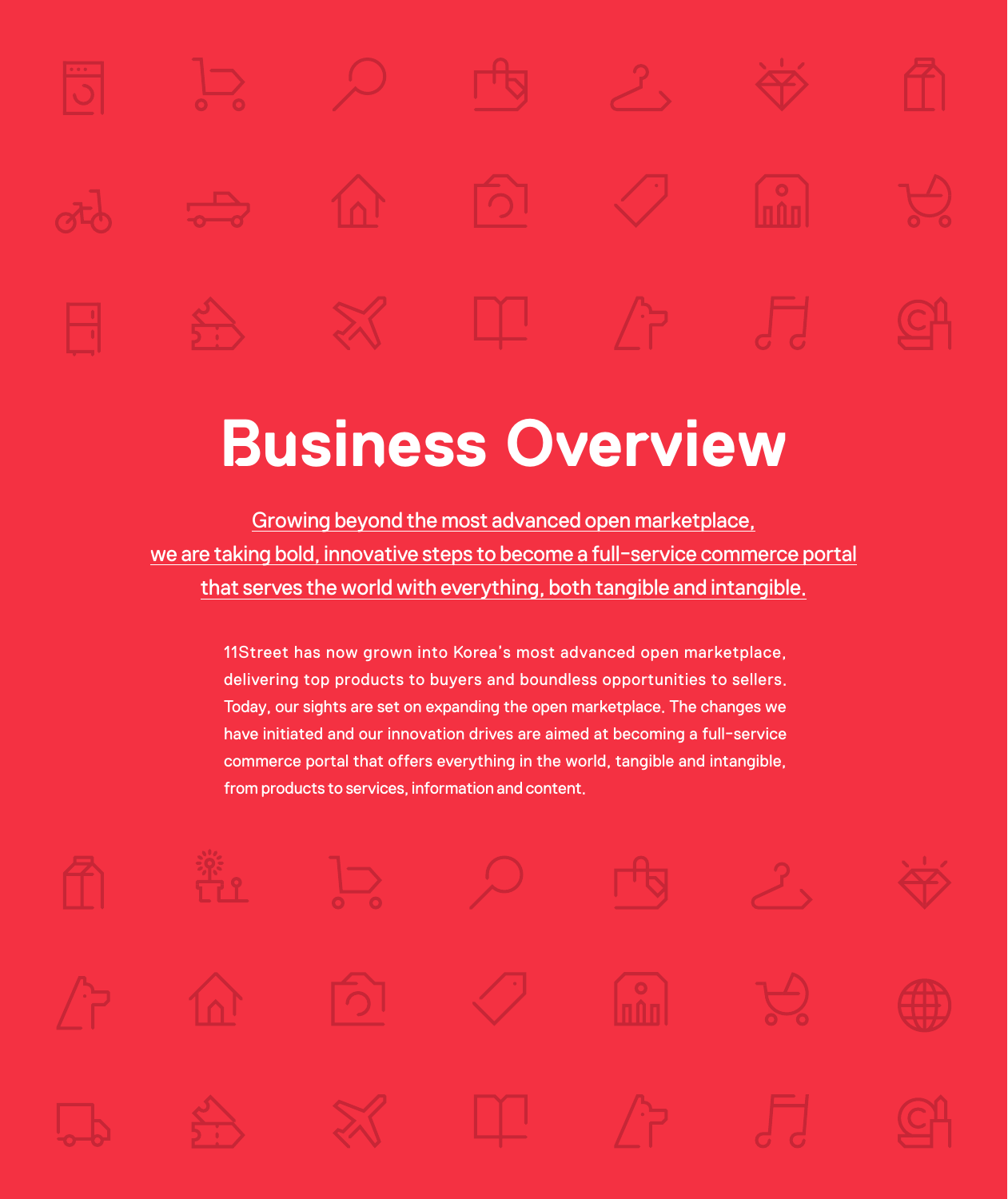<span id="page-11-0"></span>

# **The Best Online Marketplace**

Korea's Leading Open Marketplace



11Street entered the e-commerce business in February 2008 as a homegrown online marketplace. Since then, the company has achieved remarkable growth, taking the lead in the open marketplace industry. Customers can purchase quality products online and through their mobile devices with our established platform at competitive prices. Our consistent innovation in service and technology has successfully enabled us to provide our customers, both sellers and buyers, with industry-leading services. 11Street has always been at the forefront of various innovative marketing and promotion activities, including point mileage programs such as SK Pay Point and OK Cashbag, which gave excellent bargains to consumers and led to the sale of more than 226 million products and services to sellers, from small venders and brand makers to department stores and wholesale markets.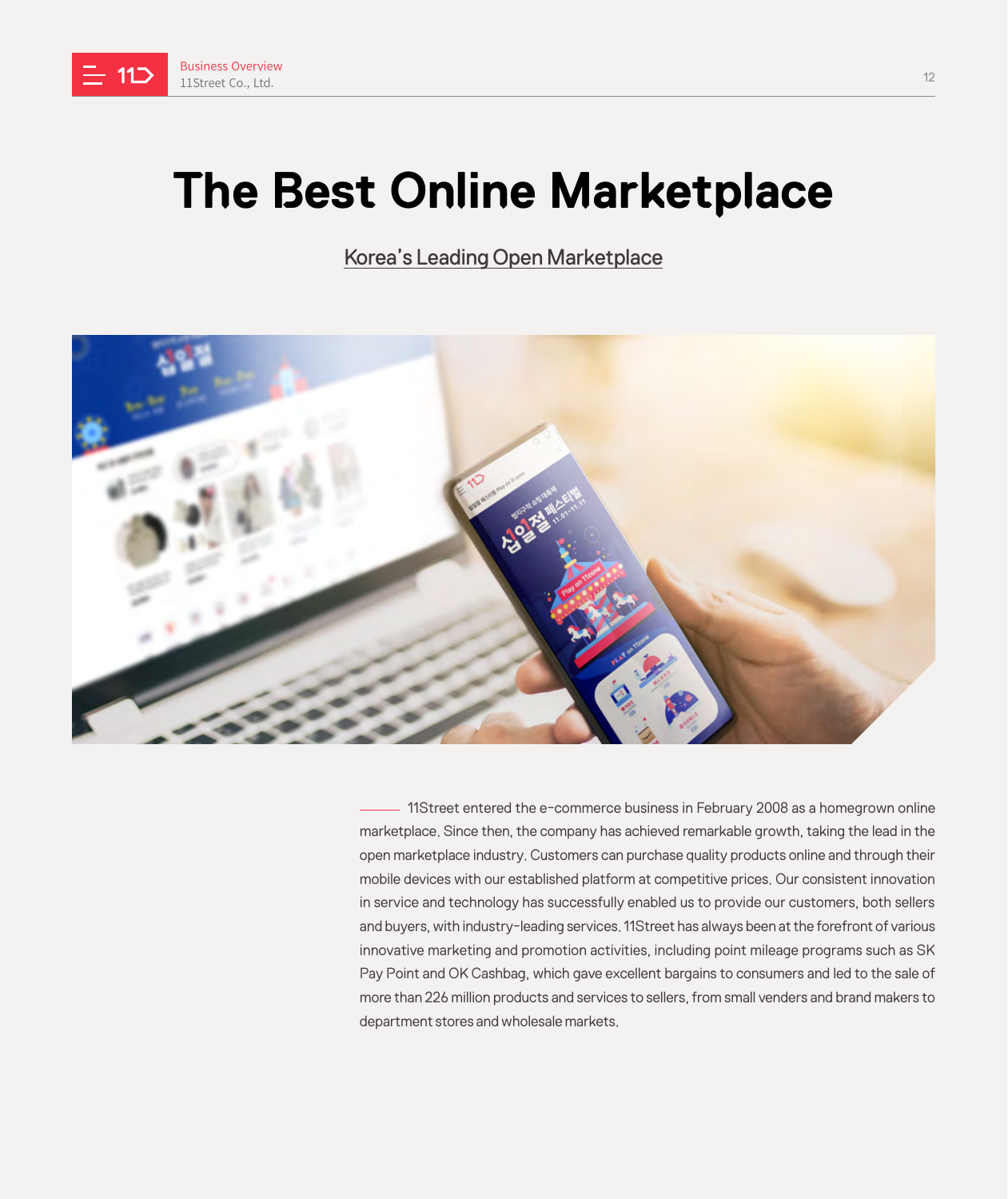# **Service Strategies**

Driven to Become a Full-Service Commerce Portal

<span id="page-12-0"></span>

11Street envisions itself as an innovative commerce portal, a site where a wide variety of shopping—whether purchasing tangible/intangible goods, or searching for information and sharing content—can take place. To that end, our colorful services carry the same values of the company: fun, information, and engagement. With its extensive variety of product options, especially at the monthly 11th Day Festive event, customers find the shopping experience more enjoyable at global.11st. co.kr. Customers can make informed shopping choices on our Tipkok, where individualized shopping information and up-to-date trends are provided based on customers' shopping algorithms, as well as through our live streaming service LIVE11, a live streaming show that has become the latest trend in e-commerce for real-time interactive communication between sellers and buyers. In fact, customers can make their voices heard louder through video clip review comments that they themselves make and upload on their own, further enhancing the credibility of product review comments. Going forward, 11Street will continue to offer one-of-a-kind solutions and services to return the trust of our customers both buyers and sellers—as we grow into the No. 1 commerce portal.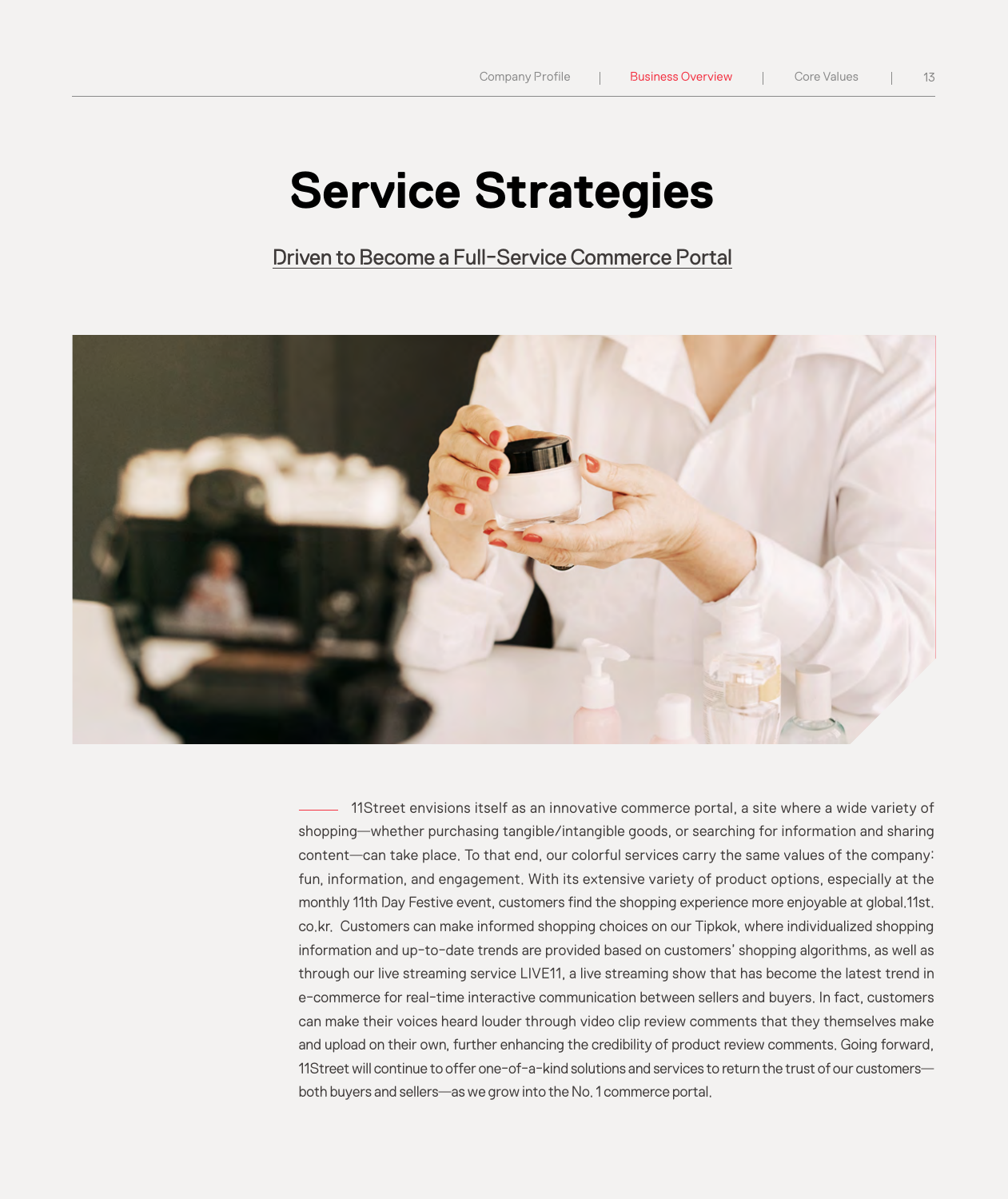<span id="page-13-0"></span>

# **Borderless Shopping**

Shopping That Breaks Down National and Language Barriers



- 11Street recently launched the Amazon Global Store in Korea, where customers can order products sold by Amazon US, the world's largest e-commerce company, directly through 11Street. 11Street provides the only service in Korea where consumers can directly purchase products from Amazon. This collaboration between 11Street and Amazon US also represents the first time that the e-commerce giant, which has operations in 12 countries around the world, has formed a partnership with a local corporation. The Amazon Global Store maximizes convenience for shoppers by providing them with free shipping and access to tens of millions of popular overseas products, using 11Street's familiar interface, which features product search, product information confirmation, order information input, and payment functions. In addition, 11Street is introducing an innovative overseas direct purchasing system never before seen in Korea, which includes a dedicated Amazon Global Store customer center and the capability to check product reviews written by Amazon US shoppers in Korean. Going forward, 11Street will strive to make itself synonymous with overseas direct purchases by providing more differentiated services in combination with 11Street's domestic e-commerce know-how and Amazon US's considerable global retail experience.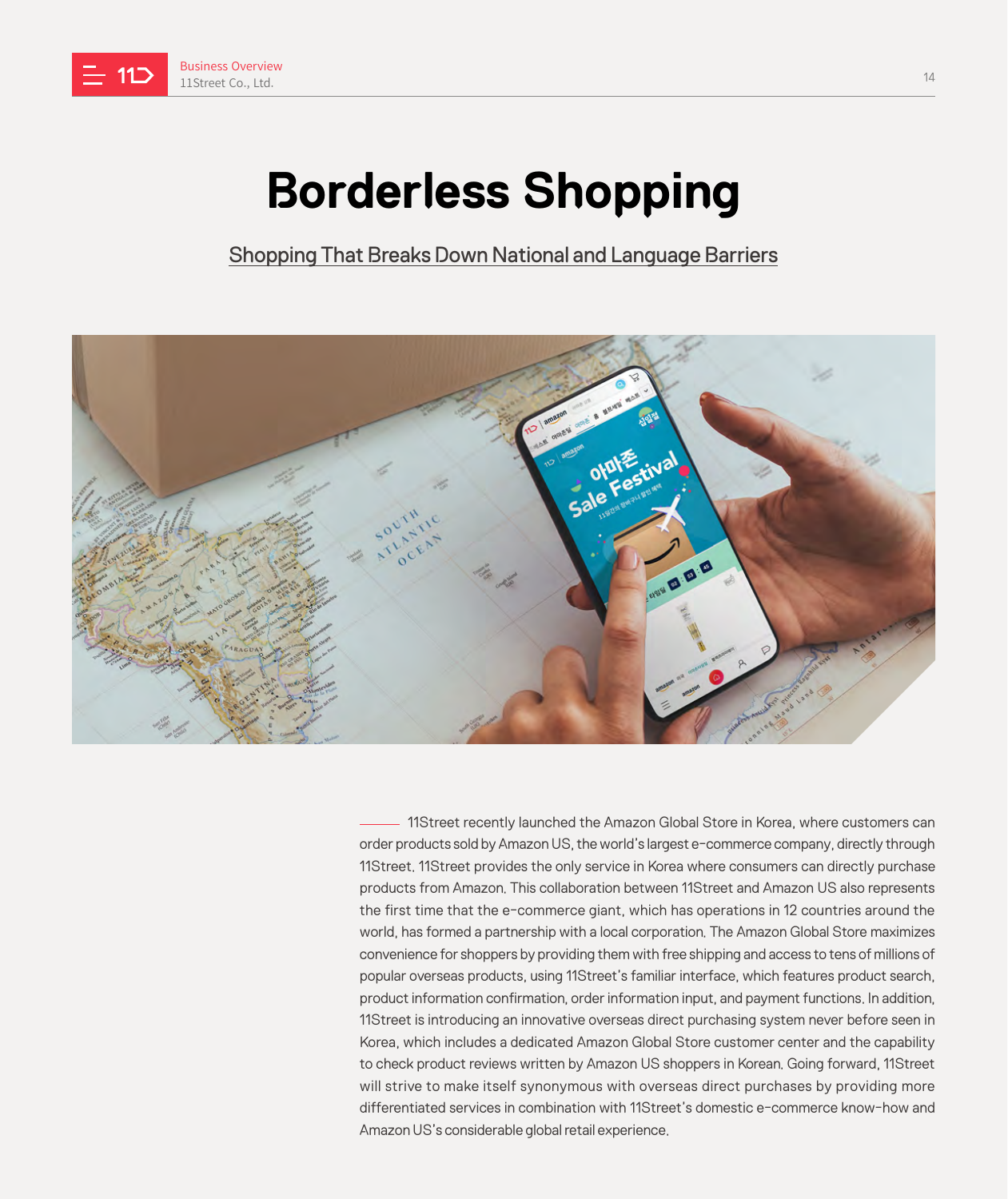# **Shopping Festival**

Every Day Is a Festival Day @11Street!

<span id="page-14-0"></span>

Since its launch in 2008, every November is a festival @11Street. The 11Street Festival Day is celebrated on the 11th day of November, when the number 1 occurs four times in the date (11/11), and is thus designated as the festival day that comes with the most generous benefits for customers. Just like Alibaba's Singles' Day Global Shopping Festival and Amazon's Black Friday, 11Street Festival Day has become one of the biggest sales events in Korea. The 11Street Festival Day event has set 11Street apart from its competitors' November shopping events. Starting in February 2019, 11Street expanded the festival to a monthly event, promoting special shopping offers under unique themes on the 11th of every month—all without compromising the scale of the original annual event. Today, 11Street's shopping festival days are expanding their scope beyond special shopping offers to include the entire online shopping business ecosystem, offering special themes for customers to take advantage of online. Unveiled in June 2019, the company's brand slogan, Every Day Is the 11Street Festival Day, speaks volumes about 11Street's commitment to delivering the greatest joy of shopping to its customers on a daily basis.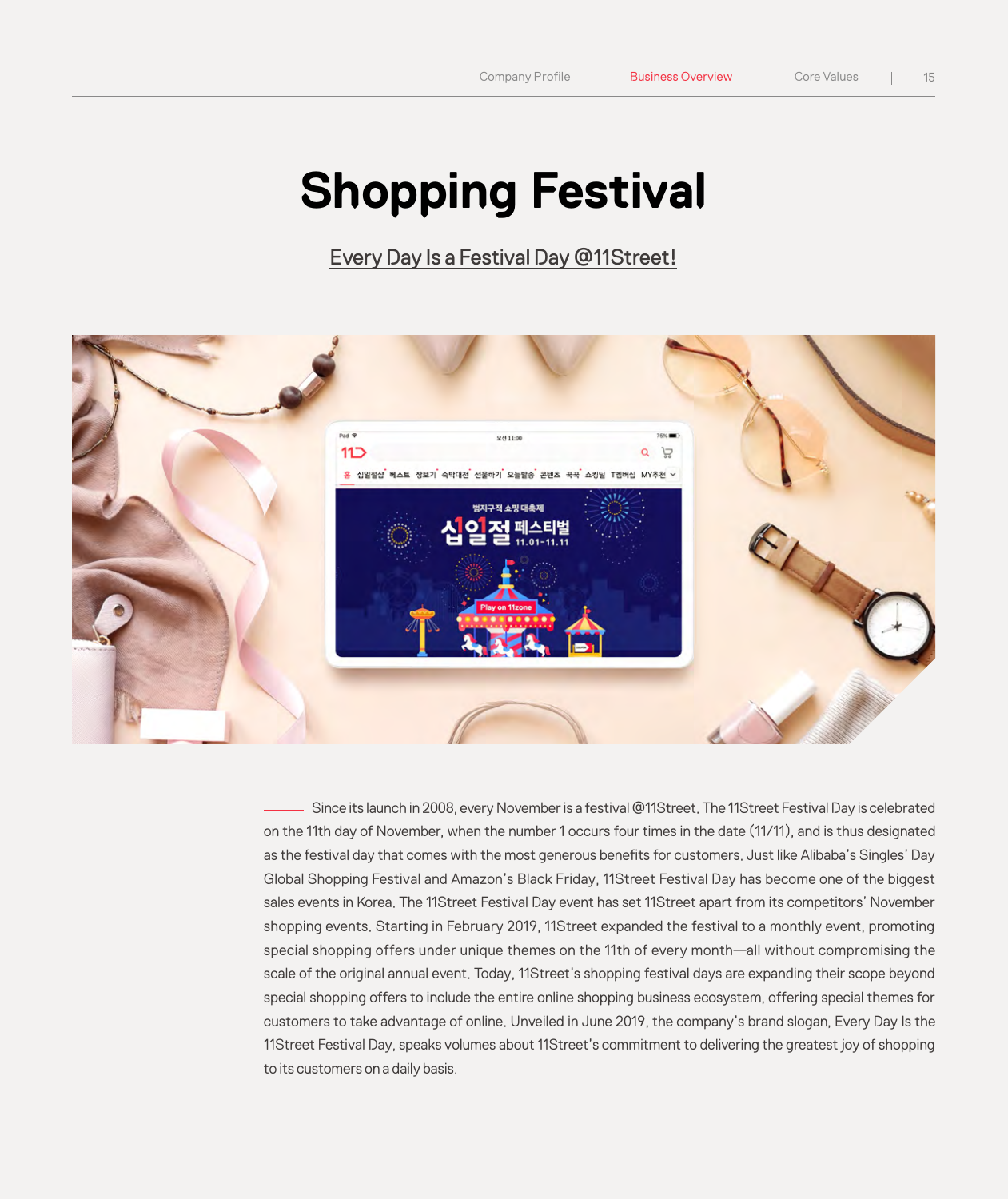<span id="page-15-0"></span>

# **Core Competencies**

Systems and Technologies that Boost Trust and Benefits



11Street became the first online marketplace to adopt several systems that ensured safe and secure transactions. Our diverse compensation programs include the following: a forgery 110% refund, a 110% best price guarantee, and a 30-day full-exchange policy in order to minimize any inconvenience or damages in the process of customer transactions on our platform. In addition, the Intellectual Property Protection Center and Safe Transaction Center offers professional services by experts to stop any illicit sales practices and to enhance customer trust in our platform. Our AI-based commerce search technology was developed inhouse, allowing big data-based individualized recommendation technology throughout our platform. As such, we are preemptively adapting to the rapidly changing commerce market environment so that we can offer customers the most enjoyable and convenient shopping experience.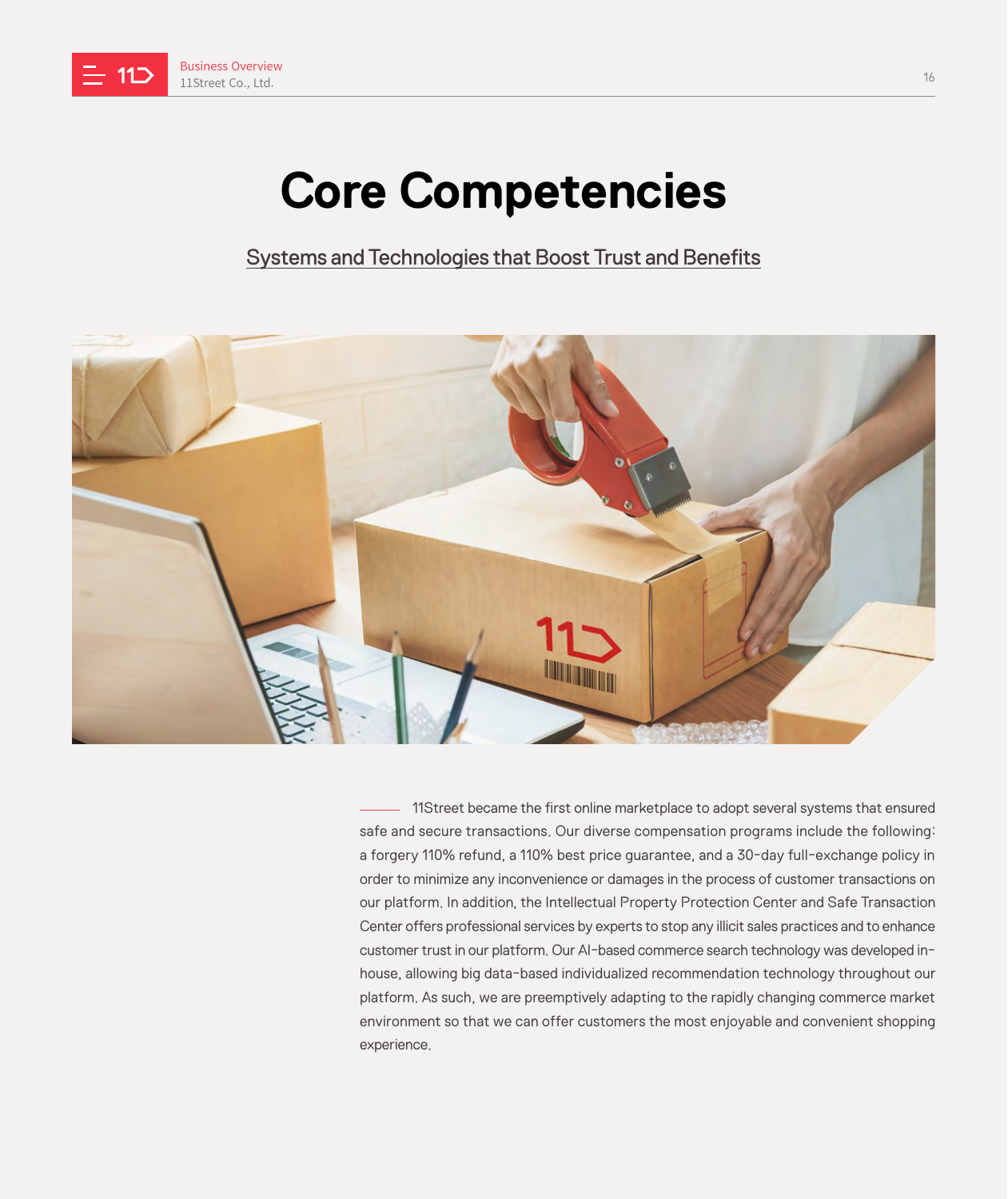# **Other Services**

Unique Services with Special Offers

<span id="page-16-0"></span>

11Street Co., Ltd. offers a quick payment service through SK Pay, which is available at all merchant stores after signing up through a quick and easy process. SK Pay covers not only 11Street online shopping malls, but also all SK affiliate online services, such as Universe Pass,T World Online/Direct, UT, and SK Telecom's branch offices. SK Pay service is available at all T Membership merchant stores, including convenience stores like CU, 7-Eleven, and bakeries like Paris Baguette. In addition, SK Pay service is compatible with diverse secured settlement services that include the prepay service SK Pay Money, money transfers, credit/debit cards, and mobile phone payment services. In alliance with Shinhan Investment Corp., we have also launched an innovative product called 11Street Securities Bankbook, which offers a generous point mileage program, bringing together commerce with finance. Furthermore, 11Street Co., Ltd. was the first Korean company to launch a mobile gift certificate service called Gifticon and a high-end and economical skincare brand called Scinic, offering customers with unique products and services.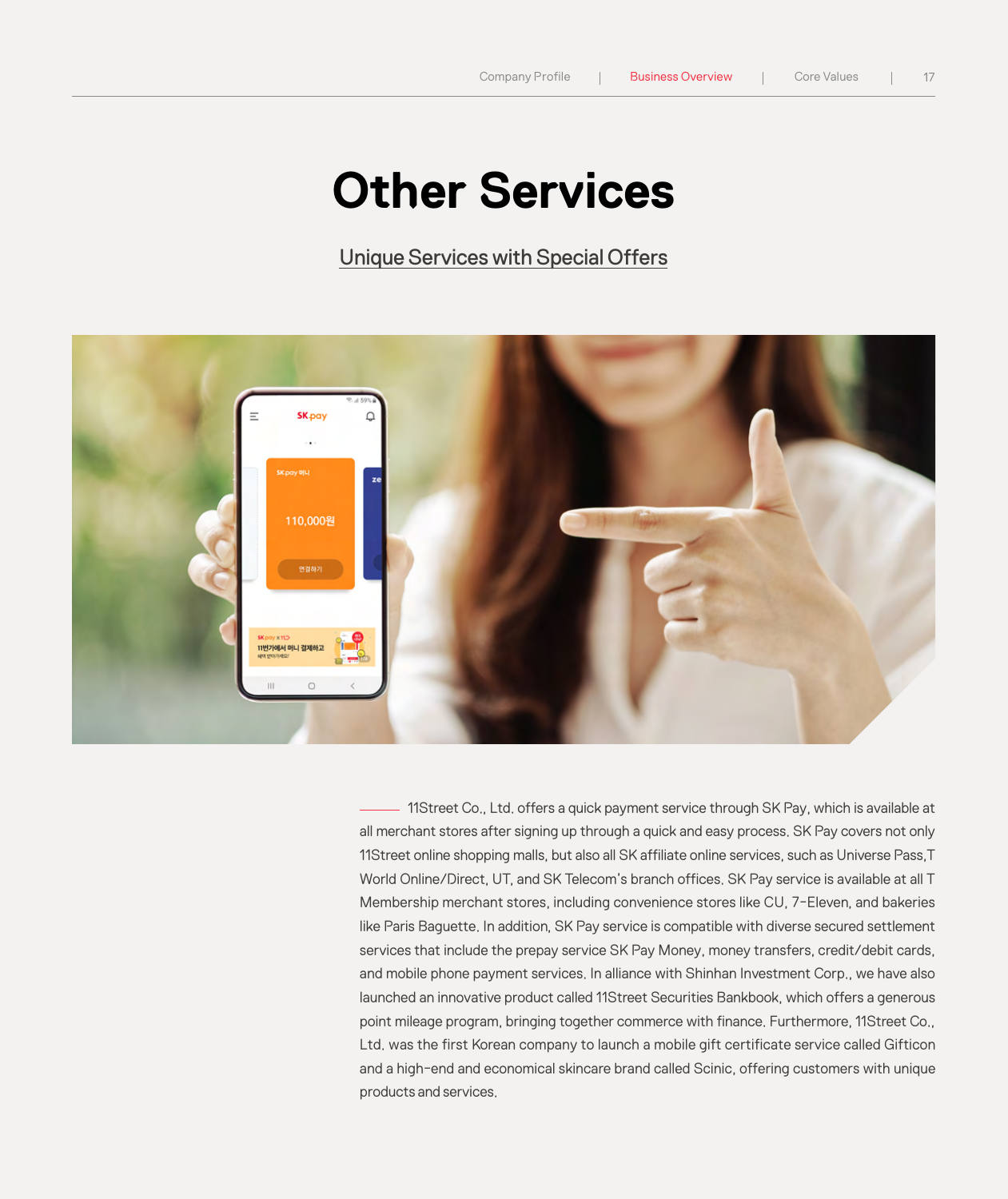<span id="page-17-0"></span>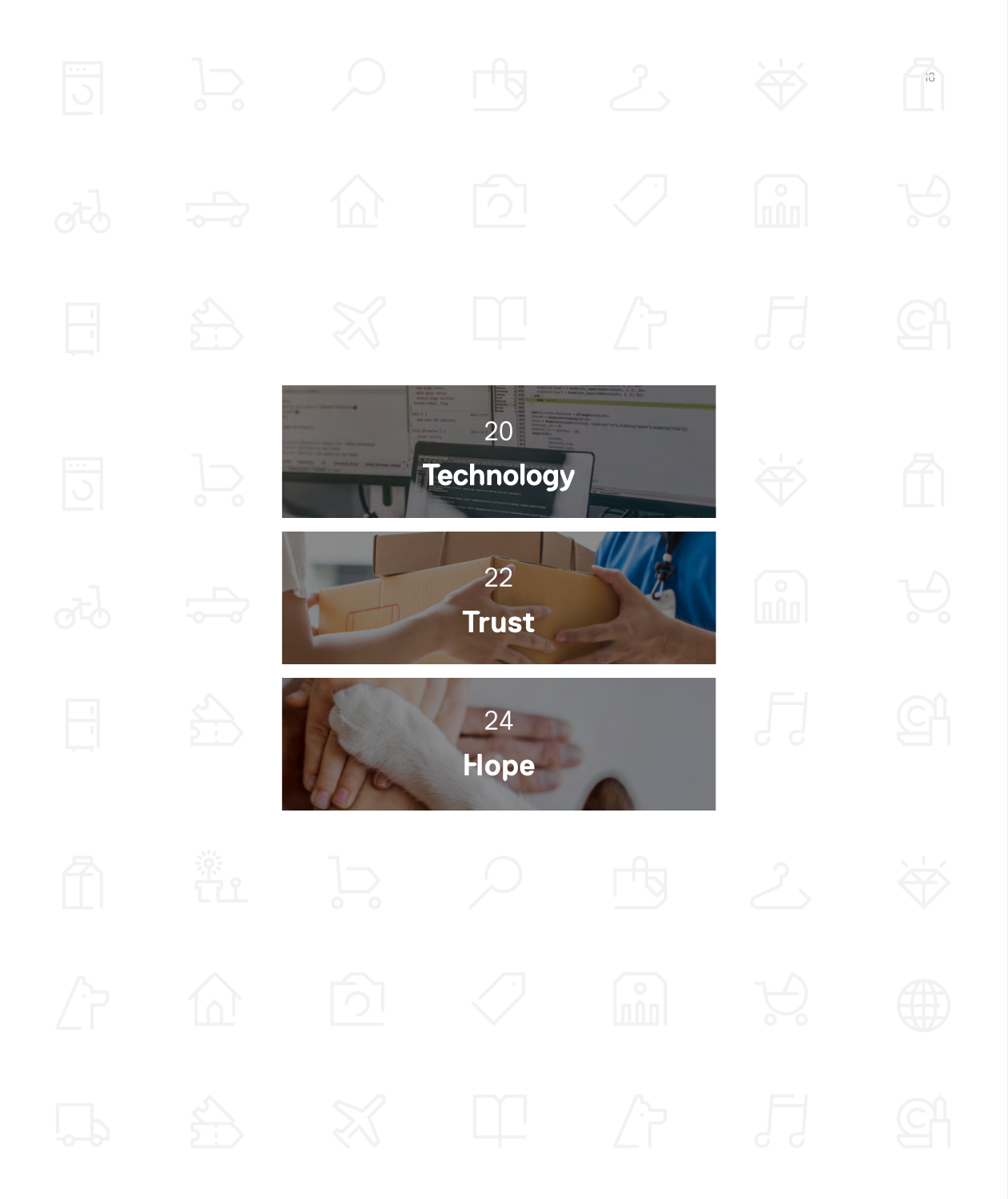# **Core Values**

Our innovative technologies and highly trusted programs make shopping a pleasant and convenient experience, while our initiatives to bring about a better society make the world a better place.

> Ensuring that shopping is a more pleasant and convenient experience, and making the world a better place that is healthier for all. These two commitments are the overarching values that 11Street Co., Ltd. pursues on a daily basis. That is why we continue with innovative technology R&D efforts and pursue increased trust among customers. While delivering hope to every part of society, 11Street works hard to grow alongside customers and society as a whole.

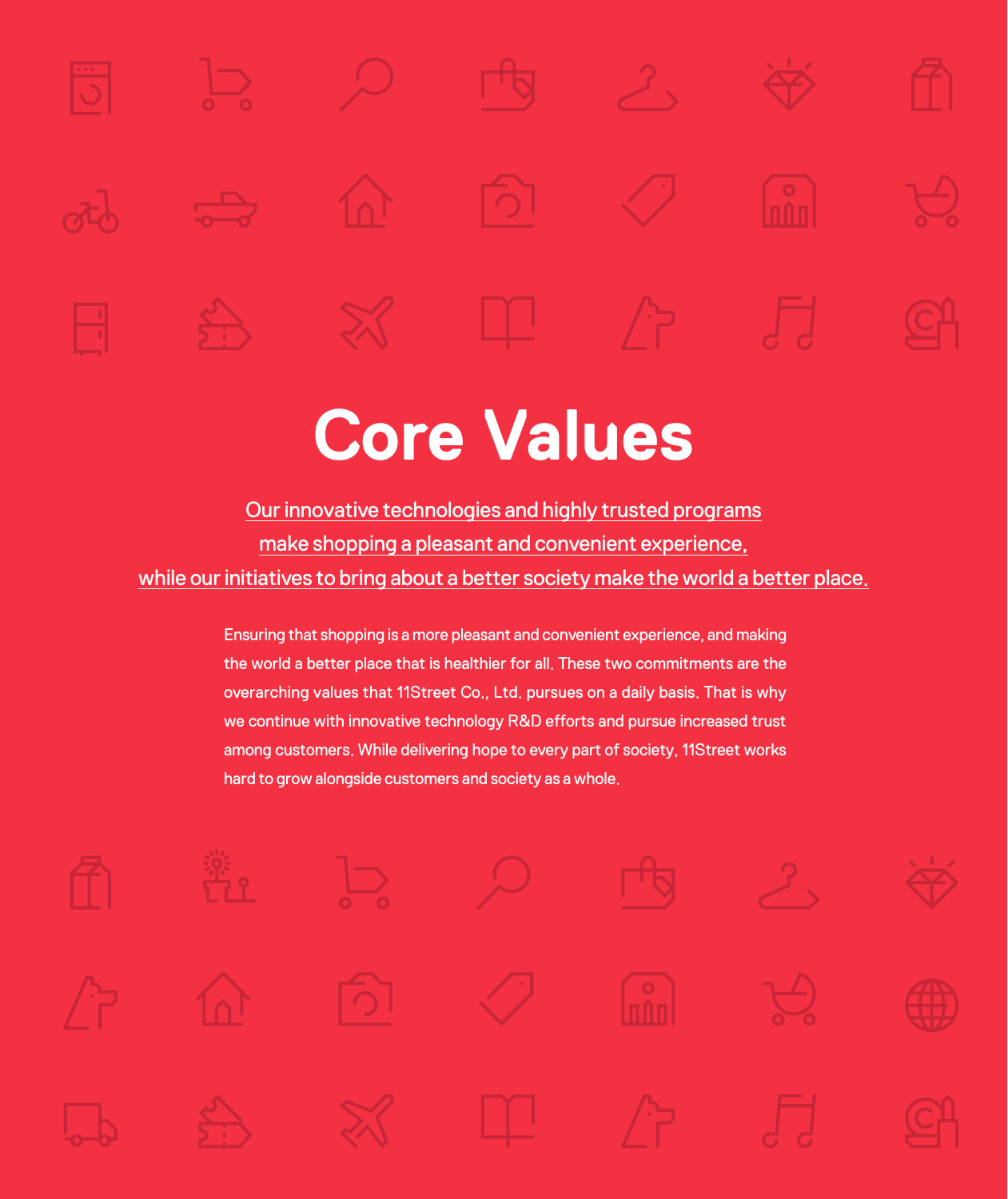<span id="page-19-0"></span>

# Technology that is changing today's shopping paradigm Convenience that leads to satisfaction

# **Technology**

11Street Co., Ltd. channels its technology R&D resources into developing search algorithms and recommendation techniques that better understand customer preferences and innovate online shopping tools. By making use of AI and big data analysis technologies, we will bring about a "zero effort commerce" initiative that minimizes any potential hassle at every stage of the shopping process.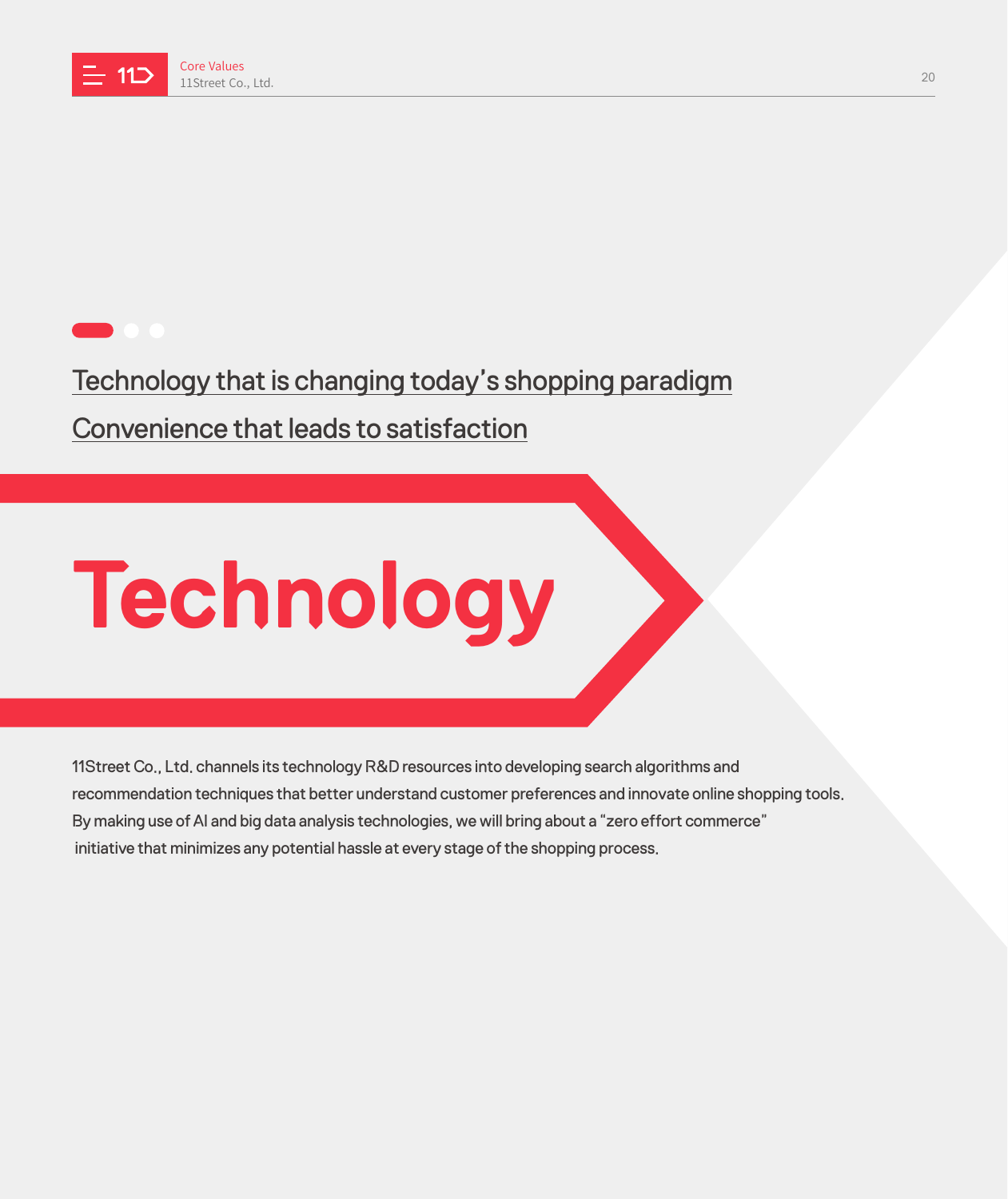#### **Search Algorithms that Better Understand Customer Preferences**

11Street uses advanced search engine technology to provide services that enable users to conveniently search for and purchase products. Since more information is better when it comes to making purchasing decisions about electrical appliances such as laptops and smartphones, the search results from these categories include product specifications, while beauty products display customer reviews so that shoppers can easily find out anything they need to know about a product.

Through its User's Search Flow feature, 11Street provides differentiated search results based on customer behavior patterns, such as recommendations on products of interest, suggestions for products which are popular or have good reviews, and purchasing guides, allowing customers to easily find the product they want.

Our advanced language process technology analyzes the review database to track down significant review phrases, which are then processed as product information. Our technology provides the optimum search results for complex inquiries, including semantic expressions, such as "serums or moisturizers that smell very good" or "smudge-free mascara," bringing customer-friendly experiences at offline shopping malls online.

11Street's mobile app has recently added a Multi-Tab Search function. It presents search results through several tabs by category. For example, if you search for ramyeon on the mobile app, you will be presented with search results along with different tabs that are titled the following: Same-Day Delivery, Shocking Deal (special prices), price comparison (offering the lowest prices among different brands), Ggukgguk (video clip review comments of purchases), and useful tips (various tips, such as ramyeon recipes). You can also easily find useful shopping suggestions and product-related information from these tabs.

The 11Street app also reveals popular shopping keyword rankings on a real-time basis. At global.11st.co.kr, our user interface is constantly evolving to make your shopping experience easier than ever when trying to find what you want.

We also have in place an established system that monitors search queries on a real-time-basis. Any search fail will initiate a process in a very fast manner to coordinate with merchandisers and secure the product for our stock. At the same time, our Tipkok service offers users with professional reviews and useful lifestyle tips related to their searches, furthering the joy and convenience of shopping on our platform. As we move forward, 11Street will continue our search engine technology innovation to provide optimal solutions that cover everything from online searches to final purchases.

#### **AI-based Real-time Personalized Recommendations**

With the aim to become a commerce portal that serves every individual taste, 11Street leverages its AI technology to offer realtime personalized recommendations. The personalized pages show the lists of products that customers of similar taste have purchased, products with high relevance to individual purchase histories, and product view histories.

11Street's service pages optimize the same recommendation algorithm that Amazon and Netflix are using to our own database and customers' preferences. Recommended services include "Recommended for You" and "Products That Others Also Checked." In addition, the technology personalizes the exposure and sorting order of product categories, as well as menu tabs, according to individual favors.

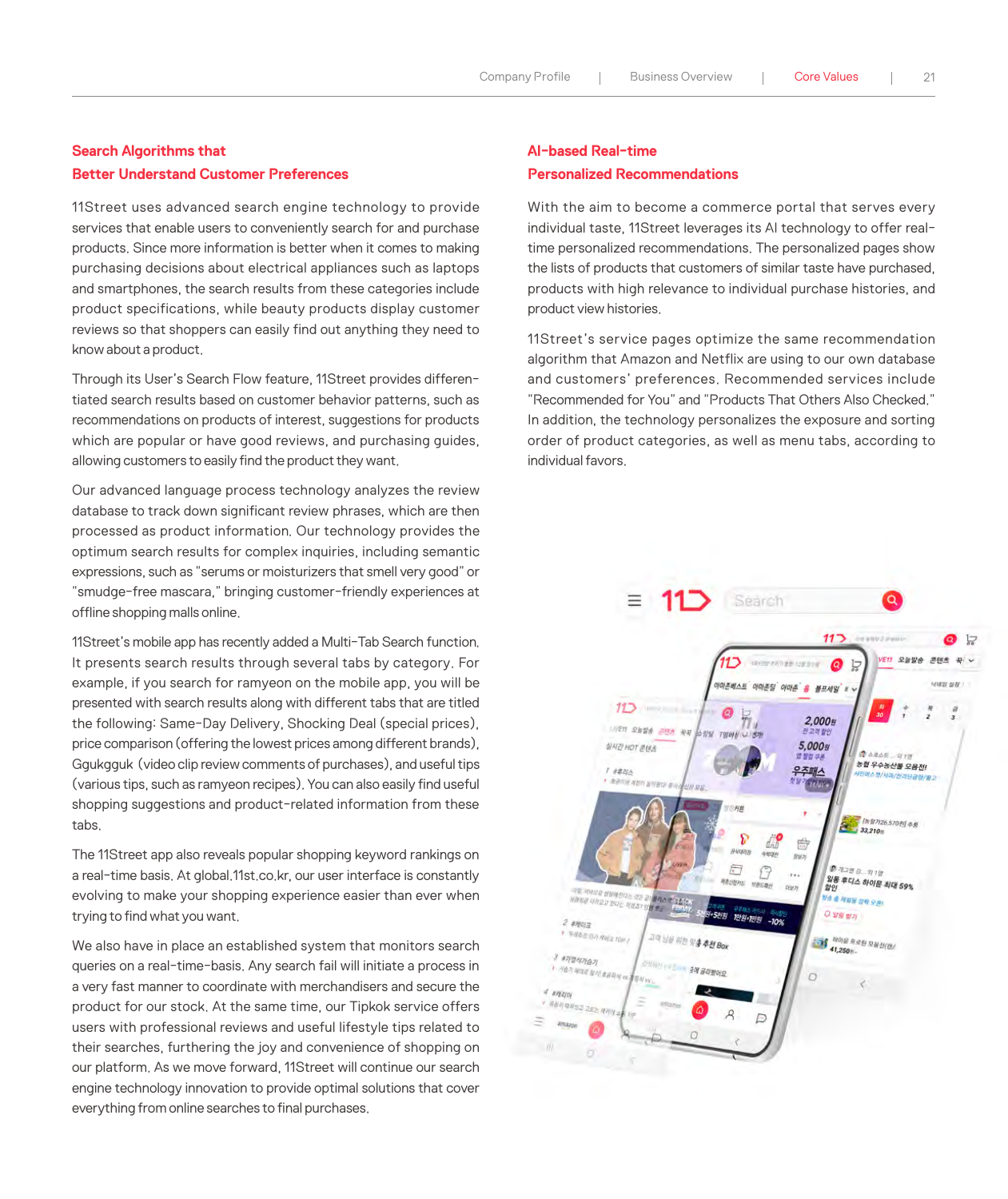<span id="page-21-0"></span>

## Becoming Even More Trustworthy Growing a Sound Business Environment

# **Trust**

Mutual trust-based credibility between buyers and sellers is essential to transactions on open marketplaces. 11Street has carried out diversified and practical marketing campaigns built firmly on trust since its inception, thereby contributing to a sound and spirited commerce ecosystem.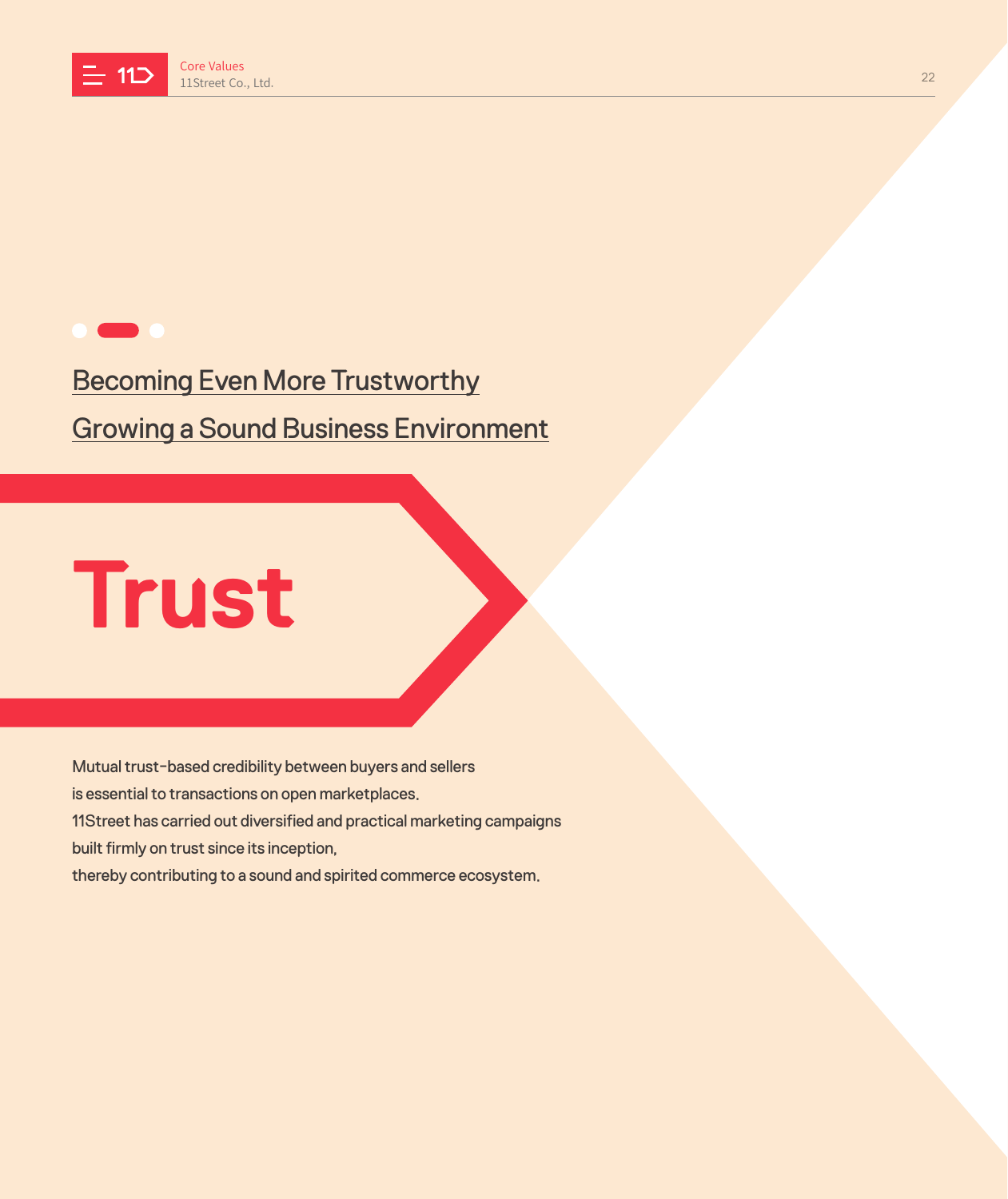#### **Generous Compensation Policies**

11Street was the first Korean online marketplace to adopt several generous reward programs. It was out of our commitment to effectively address the shortcomings of other online marketplaces: a low credibility that arose from inconveniences and the high risk of product quality, as well as some illicit practices that had jeopardized e-commerce transactions.

We addressed this right away with a 110% refund—10% in OK Cashbag DoTum mileage points plus a full refund of the purchase amount—in cases when any product purchased from our partner sellers' brands turned out to be a forgery. Our second policy was a 110% Best Price Guarantee program that offers shoppers 110 percent of the price difference if they find an item for a lower price on a competitor's website. On top of that, we pay all repair bills for any damages within 30 days of a purchase on our platform—even if it is as the result of a customer's mistake—or offer coupons matching the amount of the damaged purchase, as well as extra OK Cashbag DOTUM mileage points.

**Compensation Policies Compensation Policies Compensation Policies** 

#### **A Dual Platform Promoting the Best Shopping Practices**

Committed to eradicating illicit sale practices, 11Street protects legitimate sellers and secures customer purchases through its Dual Platform. This consists of our Intellectual Property Protection Center and Safe Transaction Center.

Alleged infringement of intellectual property rights, such as trademarks or copyrights, are reported to the Intellectual Property Protection Center, which is affiliated with more than 2,300 domestic and international rights holders. If the suspected seller(s) fails to prove the claim false within three days of such a report, they are immediately banned from selling the product(s) at issue. In addition, the Safe Transactions Center is a platform for reporting any illegal products or transactions, including dangerous products or fakes. 11Street has a zero-tolerance policy on forgeries. When the report turns out to be well-grounded, the reported seller(s) is banned from our website and can be subject to police investigation. On top those protective measures, 11Street also has a Mystery Shopping program in which it purchases suspicious products for validation at its own expense. In fact, this approach has turned out to be highly effective, as forgery sales have plummeted since its adoption.

#### **Forgery 110% Refund** 101011101 110% compensation for forgery items **Intellectual Property Safe Transaction Center Protection Center 110% Best Price Guarantee** Protecting intellectual Ban on forgery sales or illicit property rights transactions 110% offer for any price difference **ID GREEN**  $1000$ 지식재산권보호와 침해 행위 근절 **Full Exchange Policy**  $\pmb{\gamma}$  $\label{eq:2.1} \frac{1}{2} \sum_{i=1}^n \frac{1}{2} \sum_{j=1}^n \frac{1}{2} \sum_{j=1}^n \frac{1}{2} \sum_{j=1}^n \frac{1}{2} \sum_{j=1}^n \frac{1}{2} \sum_{j=1}^n \frac{1}{2} \sum_{j=1}^n \frac{1}{2} \sum_{j=1}^n \frac{1}{2} \sum_{j=1}^n \frac{1}{2} \sum_{j=1}^n \frac{1}{2} \sum_{j=1}^n \frac{1}{2} \sum_{j=1}^n \frac{1}{2} \sum_{j=1}^n \frac{$ **BIS ISK 150** 단 1개의 위조품도  $\triangleq$ 허용되지 않습니다 对付指针器 在世习记 Compensation for damaged goods as a result  $-$  2001 00 of a customer's mistake $\frac{1}{2}$ and Jap<br>University <mark>and</mark> North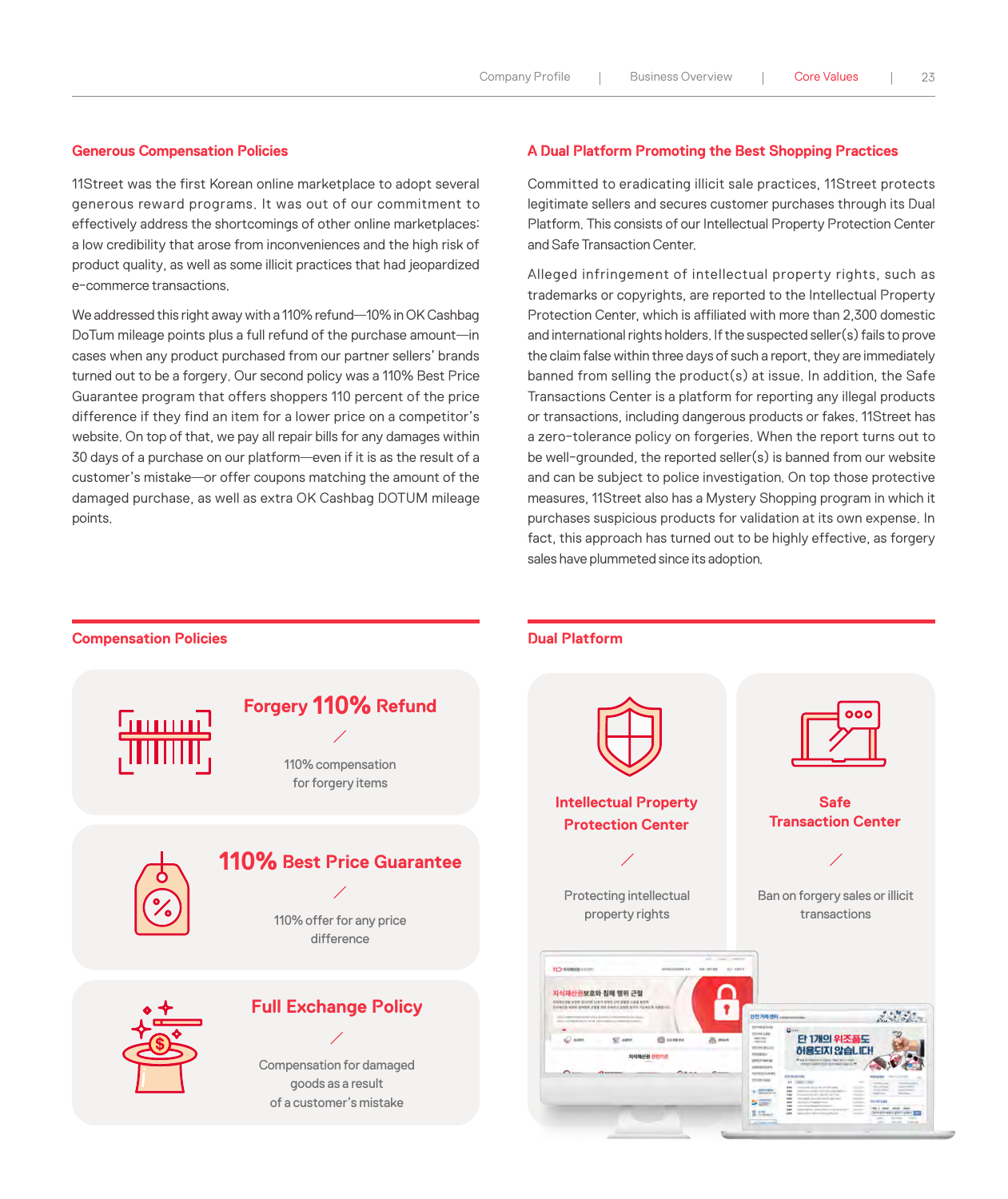<span id="page-23-0"></span>

Delivering Hope **Contributing to a Better Society** 

# **Hope**

11Street Co., Ltd. practices several social value creation activities to deliver hope to people and to invigorate society as a whole. Today, we continue to grow alongside society by caring for those in need and providing hope to them.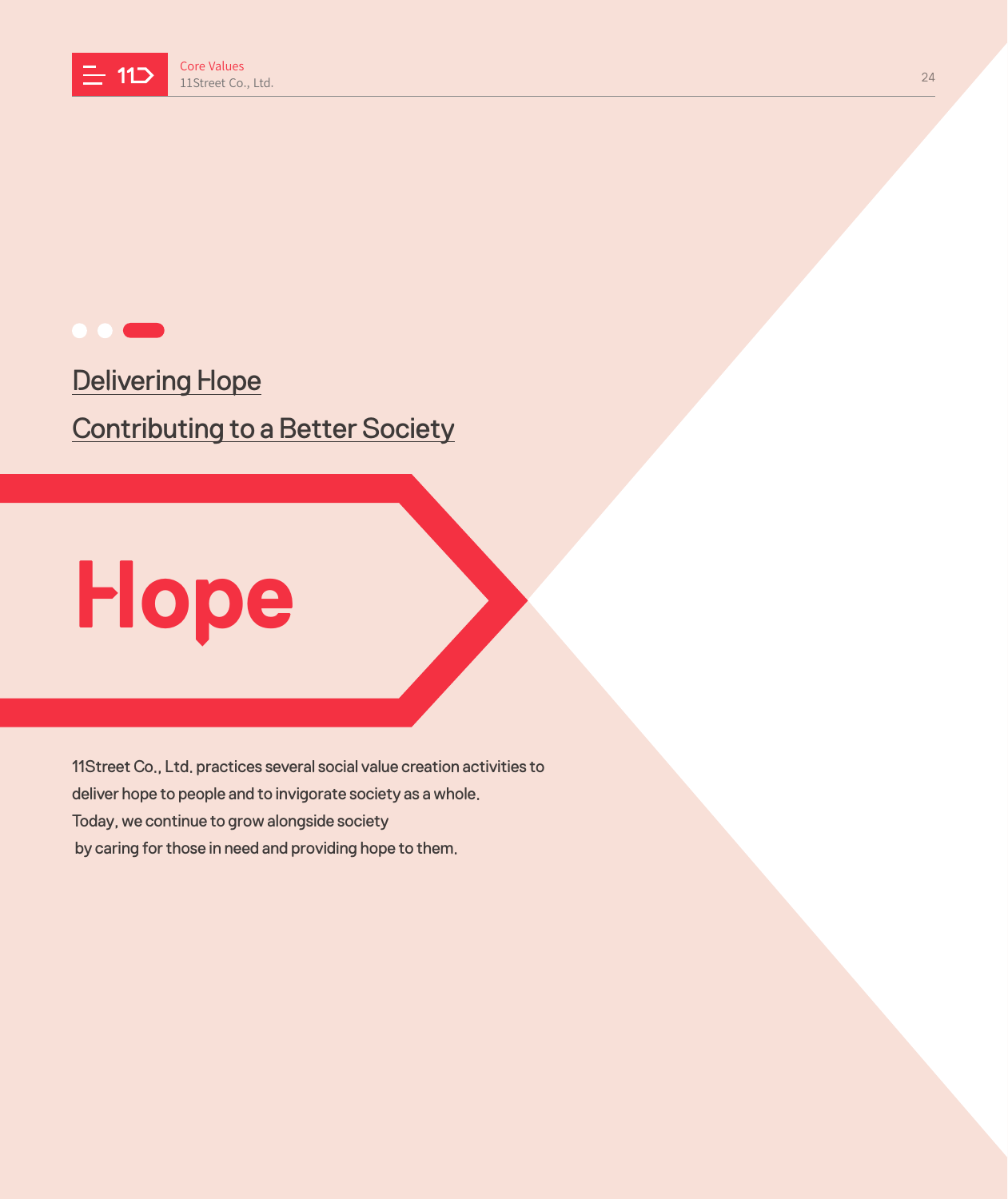#### **11Street Shopping for Hope**

'11Street Shopping for Hope' is a social contribution program launched in 2013, in which 11Street works together with sellers and shoppers to help make a difference. The '11Street Shopping for Hope' campaign has established a virtuous cycle to spread hope to sellers, shoppers, and the local community through its 'Hope Donations', where customers can automatically make donations by purchasing products marked 'Hope' by sellers. These meaningful donations are specially earmarked being used for those in need in our society, such as job-seeking students, children from low-income families, single mothers, children with hearing disabilities, and abandoned pets.

Recently, 11Street has been increasing their efforts to support children with hearing disabilities and abandoned pets. Starting in 2019, we also entered into a partnership with a social welfare center to sponsor hearing aids to hearing-impaired children. We now pay the medical bills of surgeries and medical checkups for cochlear implants for 11 children with hearing issues every year. They are also sponsored with language rehabilitation therapies for three years. In addition, 11Street is the proud sponsor of a charity clarinet ensemble that helps to assist in the rehabilitation of children who have received cochlear implants and to instill self-esteem in them and heighten their social skills.

11Street also understands how serious the issue of abandoned pets is, and from 2021, is leading efforts to resolve the problem in partnership with the Korean Animal Welfare Association. Through this partnership, 11Street is focusing on two areas: encouraging adoption to save abandoned animals, and instill a greater sense of responsibility in pet owners to prevent animal abandonment. To encourage animal adoption, adoption kits and health care vouchers were produced and distributed free of charge to provide adoptees with practical assistance. And, to promote a greater sense of responsibility among pet owners, various activities were carried out, such as pledge events through the sale of 'Shopping for Hope' eco-bags, and the production and distribution of pet guidebooks.

In the future, 11Street will continue aspiring to create social value and contribute to the development of society as a whole by conducting its '11Street Shopping for Hope' campaign as well as other various social contribution activities.

#### **Supporting Sales Channels for Mutual Growth**

11Street supports local producers and social enterprises, many of whom often find it hard to gain access to online distribution channels.

In collaboration with local governments and cooperatives, we support local producers with distribution channels for their seasonal agricultural produce. This approach helps regional producers become accustomed to business opportunities through online markets, while providing 11Street customers with direct access to fresh local produce.

Moreover, 11Street is actively seeking opportunities for mutual growth with those social enterprises which strive to resolve key social issues across various fields. In collaboration with SK Group's 'Happynarae', we aim to create sustainable social value through the socially responsible 'SOVAC Market' online mall to help customers easily find products being offered by social enterprises.

#### **Committed to a Mutually Beneficial Ecosystem through the 11Street Seller Zone**

The 11Street Seller Zone offers phase-by-phase education programs by professionals to seller partners as an incubator for startups. Since its launch in February 2008, more than 140,000 people have completed the program. On top of that, 11Street's Seller Zone began an Open Marketplace Startup School in 2016. It was the first of its kind to focus and nurture small-scale community startups. Specifically, the School selects trainees with different specialties eacy year to offer them with tailored intensive training courses, thus assisting them in competency-building practices. In fact, 89 percent of trainees have become 11Street seller partners.

We also offer VOD and real-time online courses, allowing sellers to access offline courses through their computer or mobile device. This ultimately helps to improve the fundamentals of their sales skills. Furthermore, our YouTube channel (11st Seller Zone TV) is an important communication channel for sellers on must-know tips to improve their sales practices. 11Street's Seller Zone will continue to develop trend-leading quality programs to foster competitive sellers. In support of seller partners' vision and hope, we will grow along with them, side by side, to complete a sound e-commerce ecosystem.



**Total Number of Seller Zone Trainees by Year** (As of October 2021)

**141,286 390,417**

Offline Trainee Count(perpons) Number of online page views